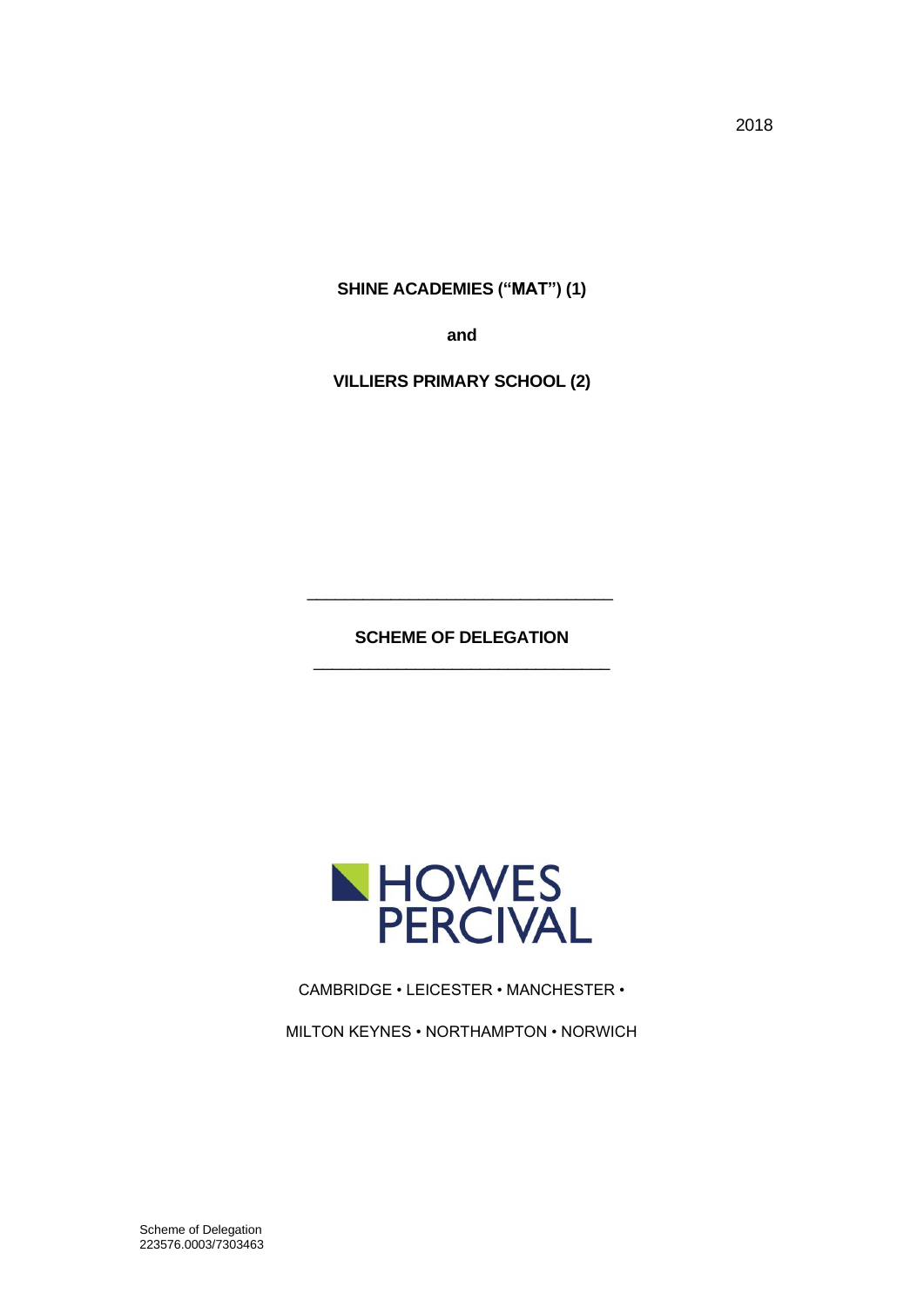# **CONTENTS**

| 2  |                                                              |  |
|----|--------------------------------------------------------------|--|
| 3  |                                                              |  |
| 4  |                                                              |  |
| 5  |                                                              |  |
| 6  |                                                              |  |
| 7  |                                                              |  |
| 8  |                                                              |  |
| 9  |                                                              |  |
| 10 |                                                              |  |
| 11 |                                                              |  |
| 12 |                                                              |  |
|    |                                                              |  |
|    |                                                              |  |
|    | SCHEDULE 2 DEED OF ADHERENCE TO BE EXECUTED BY EACH          |  |
|    | <b>SCHEDULE 3 FUNCTIONING OF THE LOCAL GOVERNING BOARD26</b> |  |
| 1. | CHAIRPERSON & VICE-CHAIRPERSON OF THE LOCAL                  |  |
| 2. |                                                              |  |
| 3. |                                                              |  |
| 4. |                                                              |  |
| 5. |                                                              |  |
| 6. |                                                              |  |
| 7. |                                                              |  |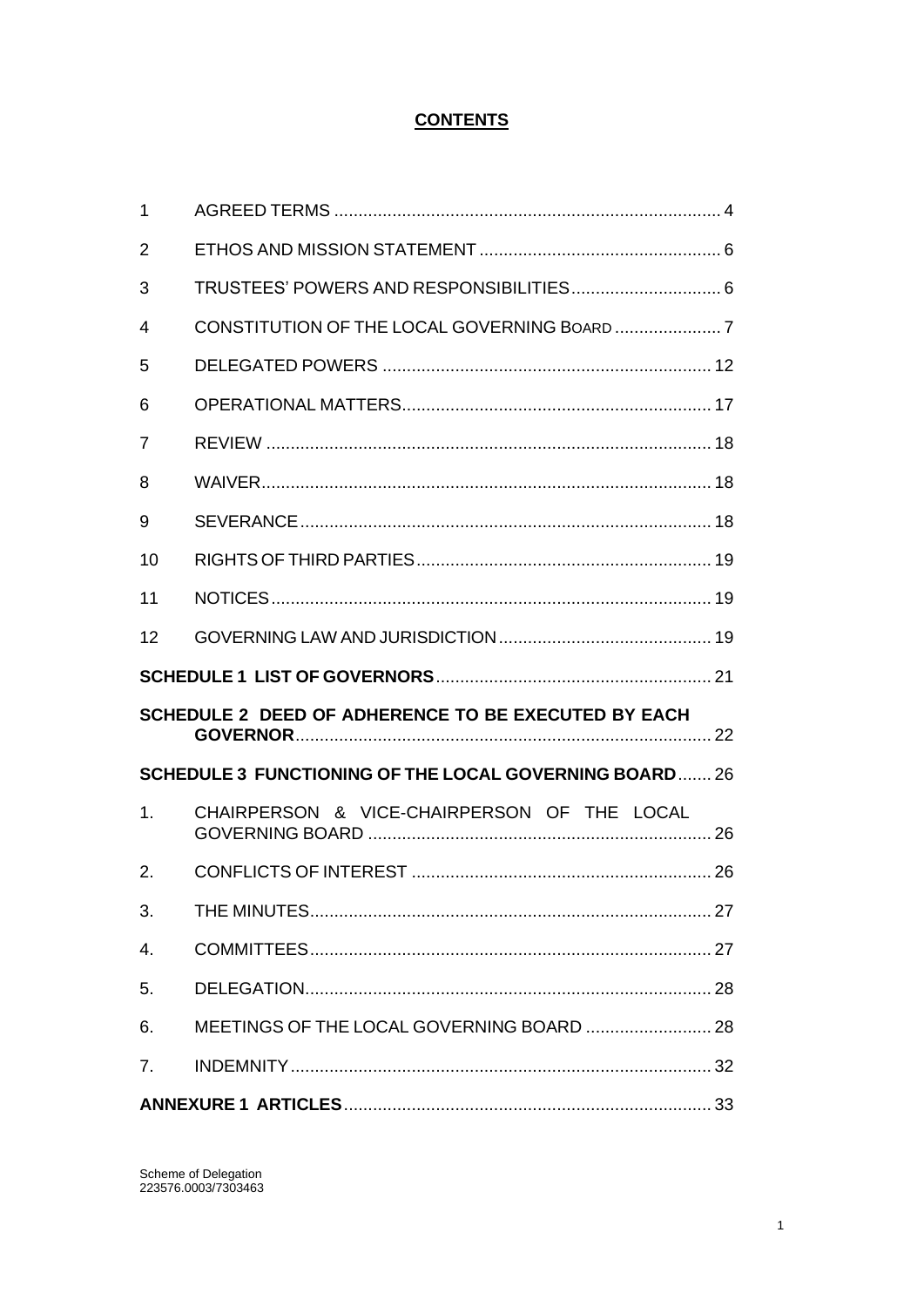| ANNEXURE 3 SUPPLEMENTAL FUNDING AGREEMENT 35 |  |
|----------------------------------------------|--|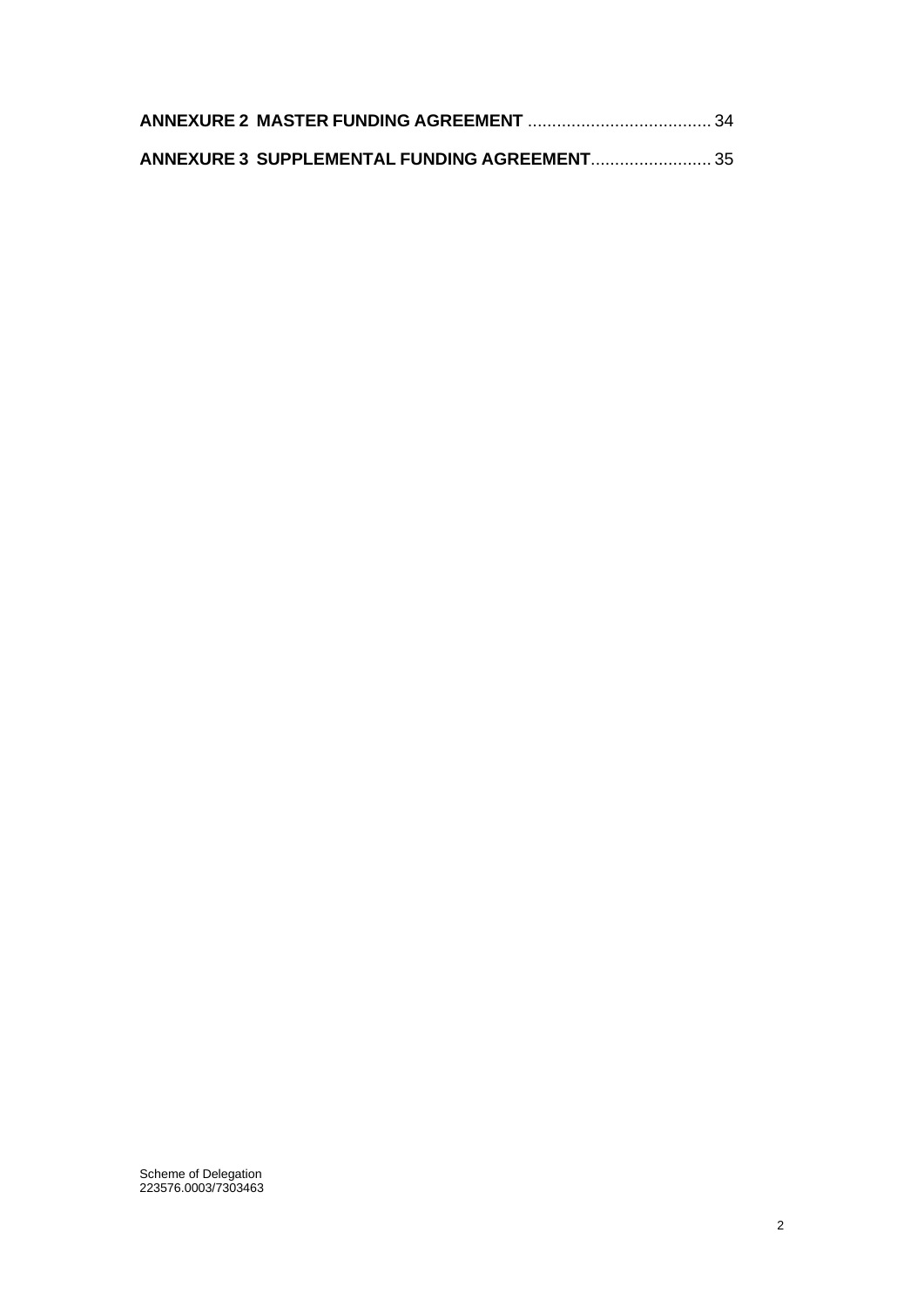#### **PARTIES**

- (1) **SHINE ACADEMIES** incorporated and registered in England and Wales with company number 09341839 whose registered office is at Northwood Park Primary School Collingwood Road, Bushbury, Wolverhampton, West Midlands, WV10 8DS (the "**Trust**"); and
- (2) **THE GOVERNING BODY OF VILLIERS PRIMARY SCHOOL** (which are individually referred to in this agreement as a Governor (of any type) and collectively referred to as "**Governors**" or as the "**Local Governing Board**". Those terms shall include all successor, replacement and additional Governors of Villiers Primary School).

#### **BACKGROUND**

- (A) As a charity and company limited by guarantee, the Trust is governed by a Board of Trustees (the "**Trustees**") who are responsible for, and oversee, the management and administration of the Trust and the academies run by the Trust. Villiers Primary School (the "**Academy**") is one of the academies.
- (B) The Trustees are accountable to external government agencies including the Charity Commission, the Department for Education, Ofsted and the Education Funding Agency (including any successor bodies) for the quality of the education and proper financial management they provide and they are required to have systems in place through which they can assure themselves of quality, safety and good practice.
- (C) In order to discharge these responsibilities, the Trustees appoint people who are more locally based to serve on a board (the "**Local Governing Board"**) which has been established to ensure the good governance of the Academy.
- (D) This document (referred to as the "**Deed**" or the "**Scheme**") explains the ways in which the Trustees fulfil their responsibilities for the leadership and management of the Academy, the respective roles and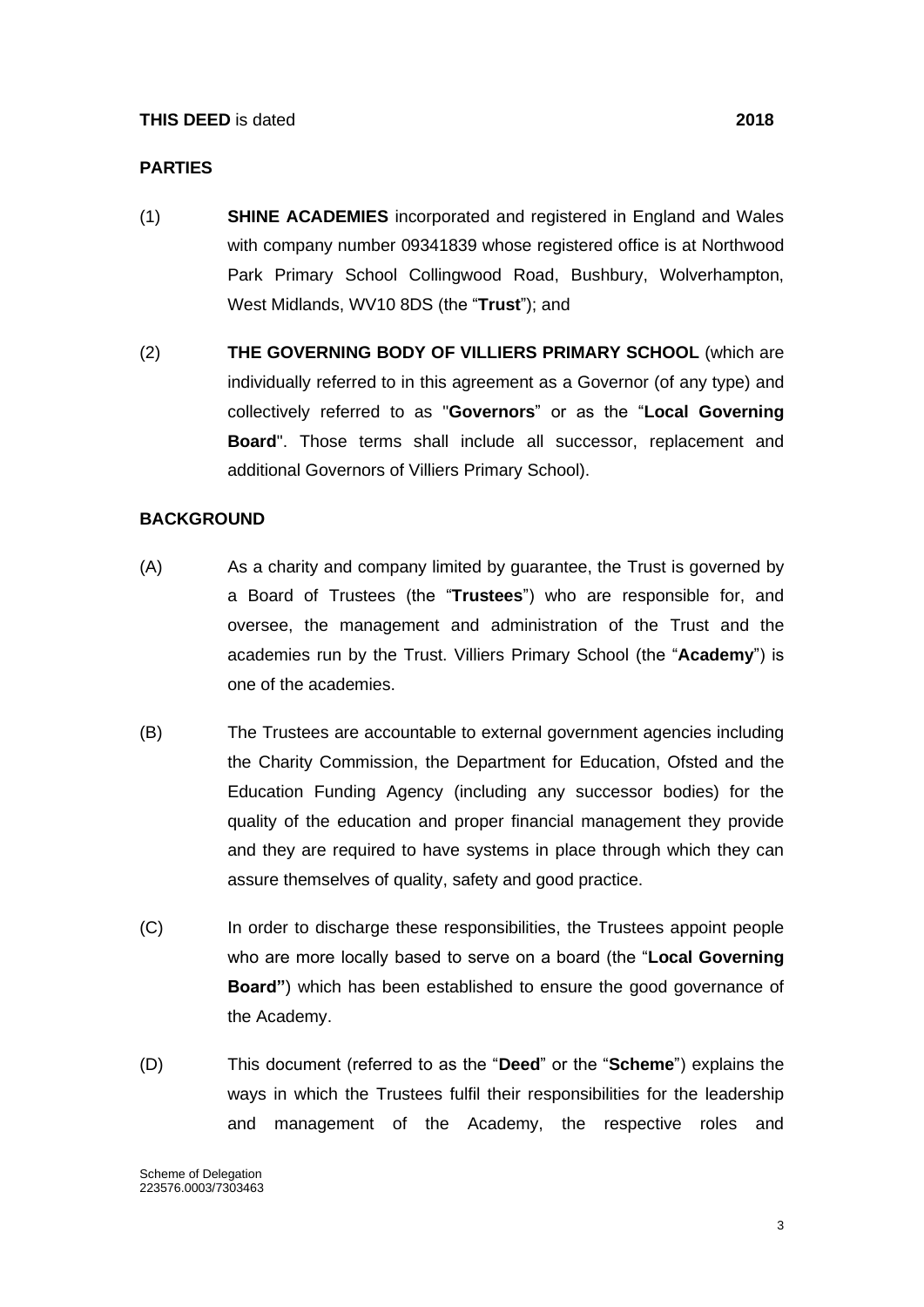responsibilities of the Trustees and the Governors and the commitments to each other to ensure the success of the Academy.

(E) This Scheme has been put in place by the Trustees from the date set out at the top of page 1 of this Scheme (the "**Effective Date**") in accordance with the provisions of the Trust's Articles of Association (the "**Articles**") and it should be read in conjunction with those Articles. References in this Scheme to numbered Articles are to the relevant clause of the Articles.

## <span id="page-4-0"></span>**1 AGREED TERMS**

- 1.1 From the Effective Date, Villiers Primary School is an Academy established by the Trust ("the **Academy**") and the persons listed in Schedule 1 of this Scheme are the first Governors appointed to serve on the Local Governing Board for Villiers Primary School.
- 1.2 This Scheme is a binding legal agreement between the Trust and the Governors of the Academy setting out their respective roles and responsibilities and the commitments to each other to ensure the success of the Academy.
- 1.3 Each of the Governors hereby acknowledges that they have been provided with and have read and understood the terms of:
- $1.3.1$ the Articles, a copy of which is annexed as Annexure 1 to this Scheme;
- $1.3.2$ the Master Funding Agreement, a copy of which is annexed as Annexure 2 to this Scheme; and
- $1.3.3$ the Supplemental Funding Agreement applicable to the Academy, a copy of which is annexed as Annexure 3 to this Scheme.
- 1.4 Each of the Governors agrees to comply with the terms of the documents listed in clauses 1.3.1 and 1.3.3 inclusive and this Scheme throughout the term of their appointment to the Local Governing Board and shall use all reasonable endeavours to carry out and comply with the policies (including the Policies referred to in clause 6.2 of this Scheme), and all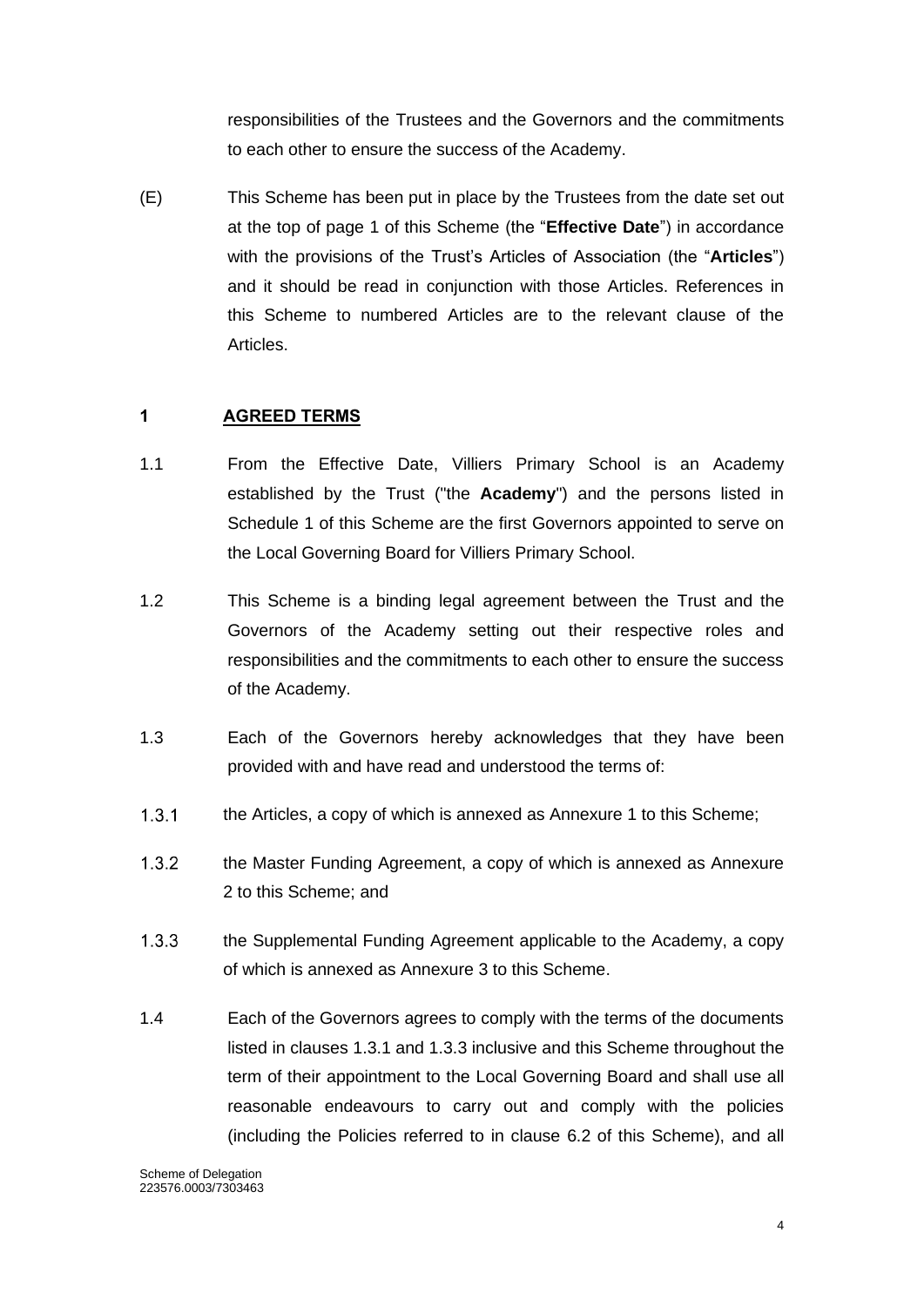directions and instructions issued by the CEO and Trustees and further agree that they shall not, whether by their acts or omissions, do anything to put the Trustees in breach of their obligations under these documents insofar as their terms are applicable to the Academy.

- 1.5 Any conflict between the terms of this Scheme or any of the documents listed in clauses 1.3.1 and 1.3.3 inclusive shall be determined by the Trustees acting in the best interests of the Trust as a whole.
- 1.6 Clause, schedule, annexure and paragraph headings shall not affect the interpretation of this Scheme.
- 1.7 A **person** includes a natural person, corporate or unincorporated body (whether or not having separate legal personality) and that person's legal and personal representatives, successors and permitted assigns.
- 1.8 The schedules, annexes and background form part of this Scheme and shall have effect as if set out in full in the body of this Scheme. Any reference to this Scheme includes the schedules, annexes and background.
- 1.9 Words in the singular shall include the plural and vice versa.
- 1.10 A reference to a statute or statutory provision is a reference to it as it is in force for the time being, taking account of any amendment, extension, or re-enactment and includes any subordinate legislation for the time being in force made under it.
- 1.11 A reference to **writing** or **written** includes faxes but not e-mail.
- 1.12 Any obligation in this Scheme on a person not to do something includes an obligation not to agree, allow, permit or acquiesce in that thing being done.
- 1.13 References to clauses, schedules and annexes are to the clauses, schedules and annexes of this Scheme.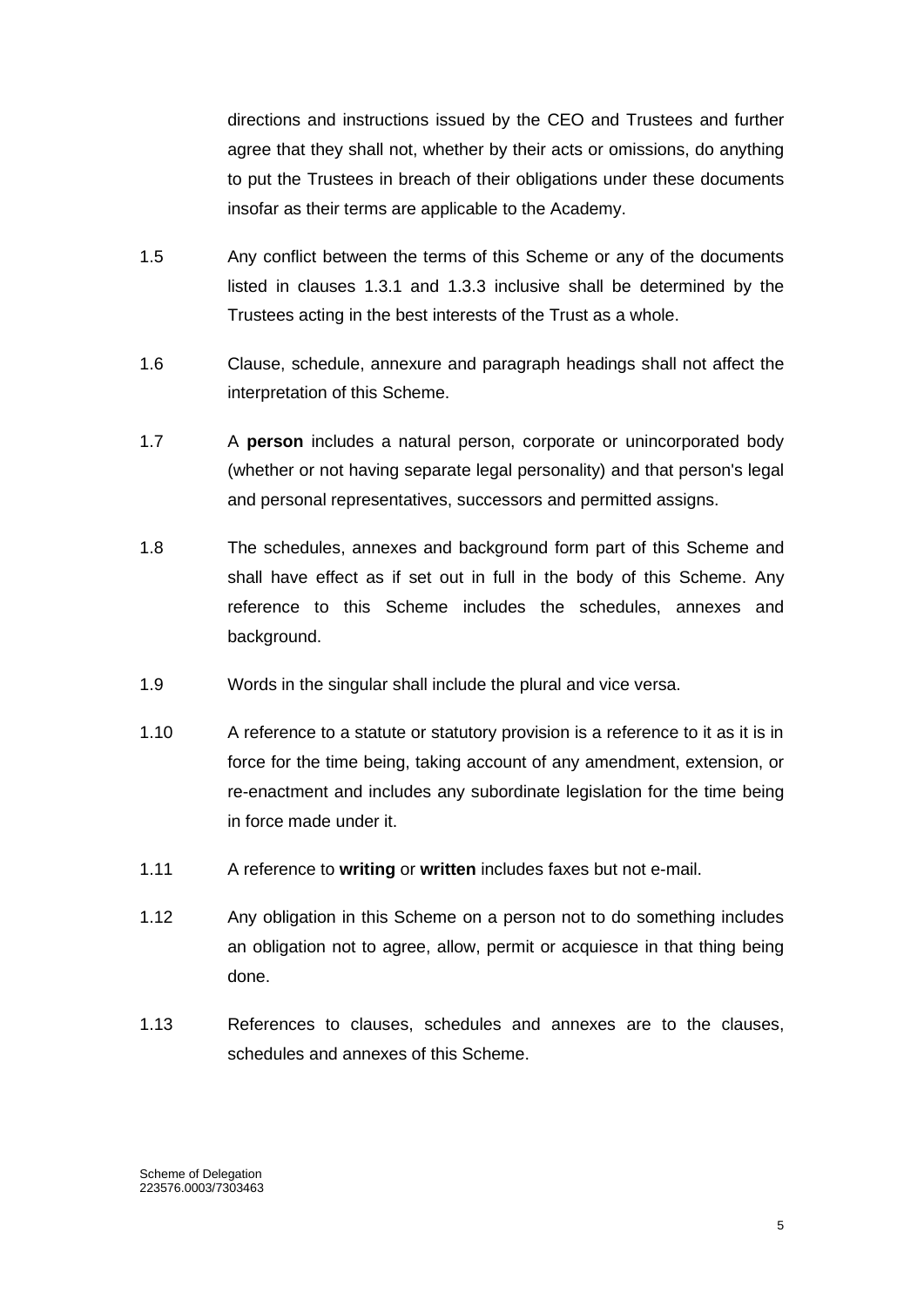## <span id="page-6-0"></span>**2 ETHOS AND MISSION STATEMENT**

- 2.1 The Trust's mission is as follows:
- $2.1.1$ We are a family of schools whose sole purpose is to ensure that all stakeholders within the Trust SHINE. We are relentlessly STRIVING to work together in HARMONY, ensuring that we INSPIRE and NURTURE all pupils and staff within the Trust creating opportunities to EXCEL.
- 2.2 The Academy will work in partnership with other schools, including those within the Trust and the wider community, to provide high expectations, high aspirations and high achievement.
- 2.3 This mission is pursued through the Academy's interaction with all other academies in the Trust, families, the wider educational community and society at large.
- 2.4 The Academy shall collaborate with other academies in the Trust and also co-operate with other local schools, charities, statutory bodies and educational bodies in accordance with the Articles.

#### <span id="page-6-1"></span>**3 TRUSTEES' POWERS AND RESPONSIBILITIES**

- 3.1 The trustees of the Trust (referred to in this Scheme as the "**Trustees**") have overall responsibility and ultimate decision making authority for all of the work of the Trust, including the establishing and running of schools and in particular the Academy. This is largely exercised through strategic planning and the setting of policies. It is managed through business planning, monitoring of budgets, performance management, the setting of standards and the implementation of quality management processes. The Trustees have the power to direct change where required.
- 3.2 The Trustees have a duty to act in the fulfilment of the Trust's objects as set out in the Articles.
- 3.3 The Trustees will have regard to the interests of the other academies for which the Trust is responsible in deciding and implementing any policy or exercising any authority in respect of the Academy.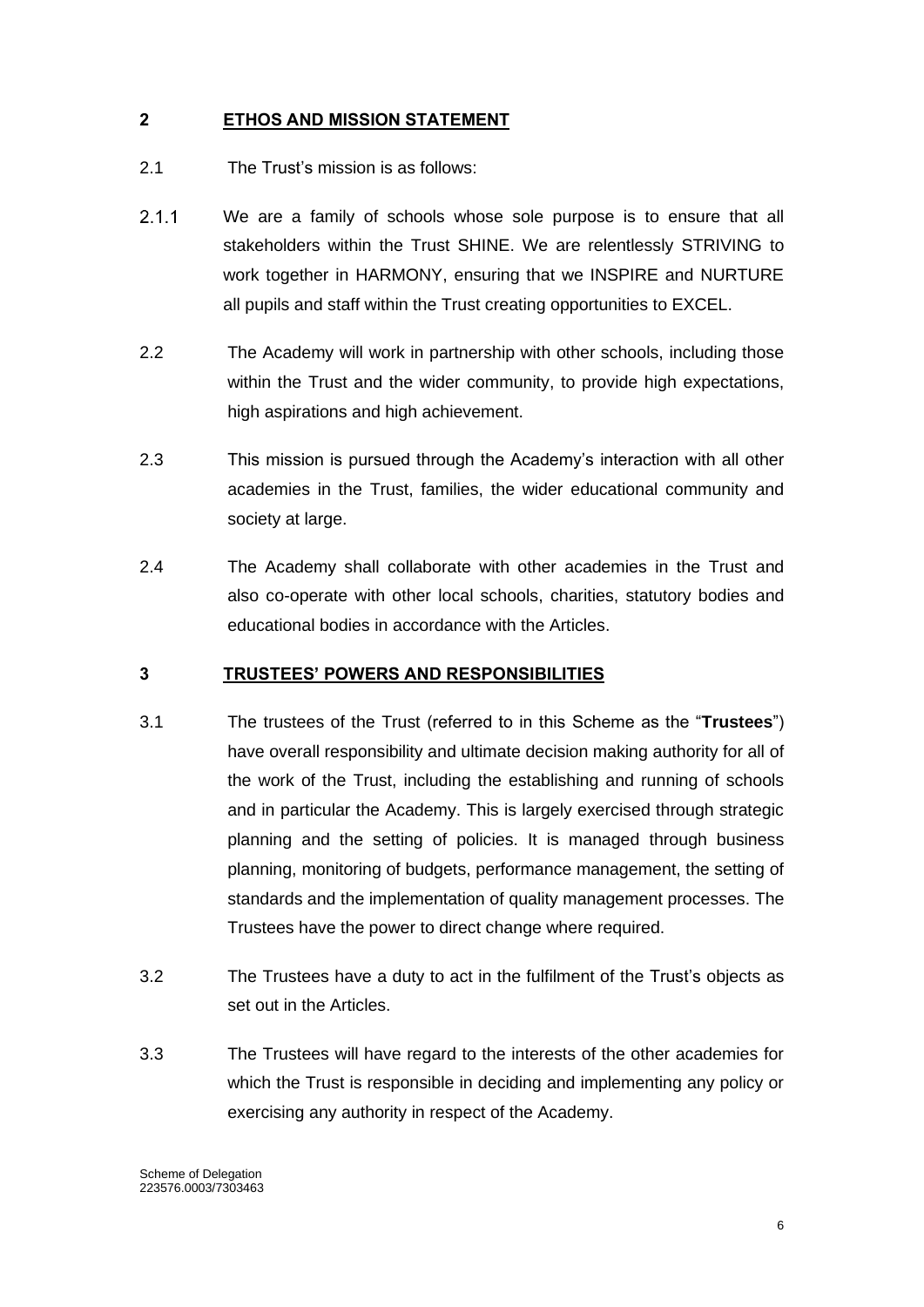- 3.4 Article 100 provides for the appointment by the Trustees of committees to whom the Trustees may delegate certain of the functions of the Trustees. In further recognition of the Trustees' power to delegate under Article 105 and subject to the terms of this Scheme, responsibility for the running of the Academy from the Effective Date will be delegated to the committee established by this Scheme which shall be known as Local Governing Board of the Academy.
- 3.5 The constitution, membership and proceedings of the Local Governing Board is determined by the Trustees and this Scheme expresses such matters as well as acknowledging the authority delegated to the Local Governing Board in order to enable the Local Governing Board to run the Academy and fulfil the Academy's mission.

## <span id="page-7-0"></span>**4 CONSTITUTION OF THE LOCAL GOVERNING BOARD**

#### 4.1 **Governors**

- $411$ The number of members who shall sit on the Local Governing Board as Governors shall be not less than 3 and not more than 12.
- $4.1.2$ The Local Governing Board shall have the following members;
- 4.1.2.1 up to 2 Staff Governors, appointed under clause 4.2.2;
- 4.1.2.2 a minimum of 2 Parent Governors elected or appointed under clause 4.2.4;
- 4.1.2.3 the head teacher of the Academy (the "**Head Teacher**"); and
- 4.1.2.4 the Chief Executive Officer of the Trust (the "**CEO**").
- $4.1.3$ The Trustees may also appoint up to 6 Governors in accordance with clause 4.2.1, provided the total number of Governors shall be no more than 12.
- $4.1.4$ The Trustees (all or any of them) shall be entitled to attend any meetings of the Local Governing Board.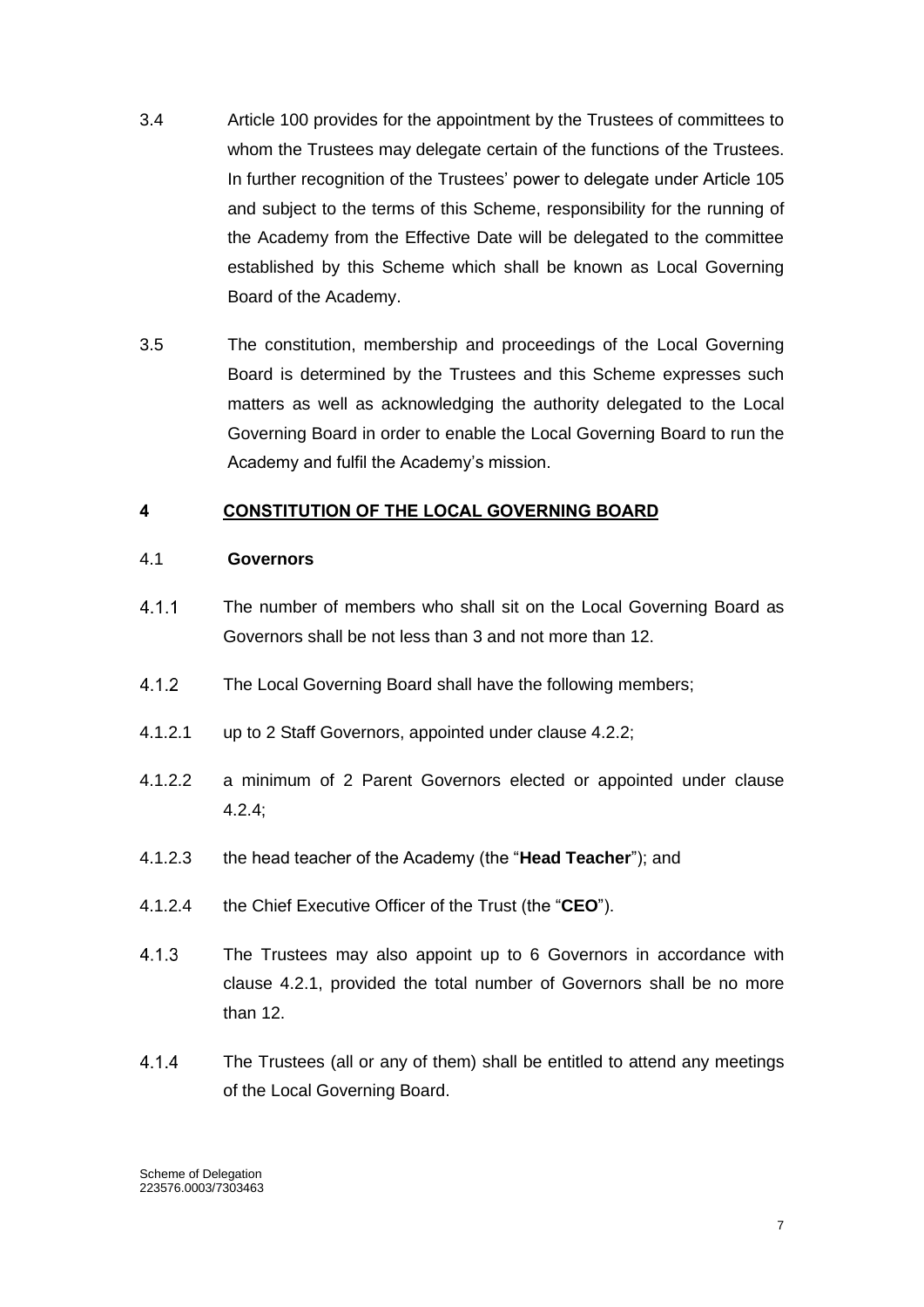$4.1.5$ Each person appointed or elected to be a Governor of any type shall prior to taking up his or her position as a Governor and voting on any matter at a meeting of the Local Governing Board either execute this Scheme as a deed in the case of the original appointees as Governors or enter into a Deed of Adherence in the form annexed as Schedule 2 to this Scheme.

## 4.2 **Appointment of members of the Local Governing Board**

- $4.2.1$ The Trustees may appoint up to 6 persons to serve on the Local Governing Board as Governors to ensure that the people serving on the Local Governing Board between them have an appropriate range of skills and experience and due attention is given to succession planning.
- $4.2.2$ The Trustees may appoint up to 2 person who is employed at the Academy to serve on the Local Governing Board as a Staff Governor through such process as they may determine.
- $4.2.3$ The CEO and Head Teacher shall be treated for all purposes as being ex officio members of the Local Governing Board.
- $4.2.4$ The Parent Governors of the Local Governing Board shall be elected by parents of registered pupils at the Academy and he or she must be a parent of a pupil at the Academy at the time when he or she is elected, or where it is not reasonably practical to do so, a person who is the parent of a child of compulsory school age can be appointed by the Trustees.
- $4.2.5$ The Trustees shall make all necessary arrangements for, and determine all other matters relating to, the appointment of the Parent Governors of the Local Governing Board, including any question of whether a person is a parent of a registered pupil at the Academy.
- $4.2.6$ The first Parent Governors and Staff Governors of the Local Governing Board shall be selected by the Trustees taking into account the views of the Local Governing Board.

#### 4.3 **Term of office**

 $4.3.1$ The term of office for any person serving on the Local Governing Board shall be 4 years, save that this time limit shall not apply to the Head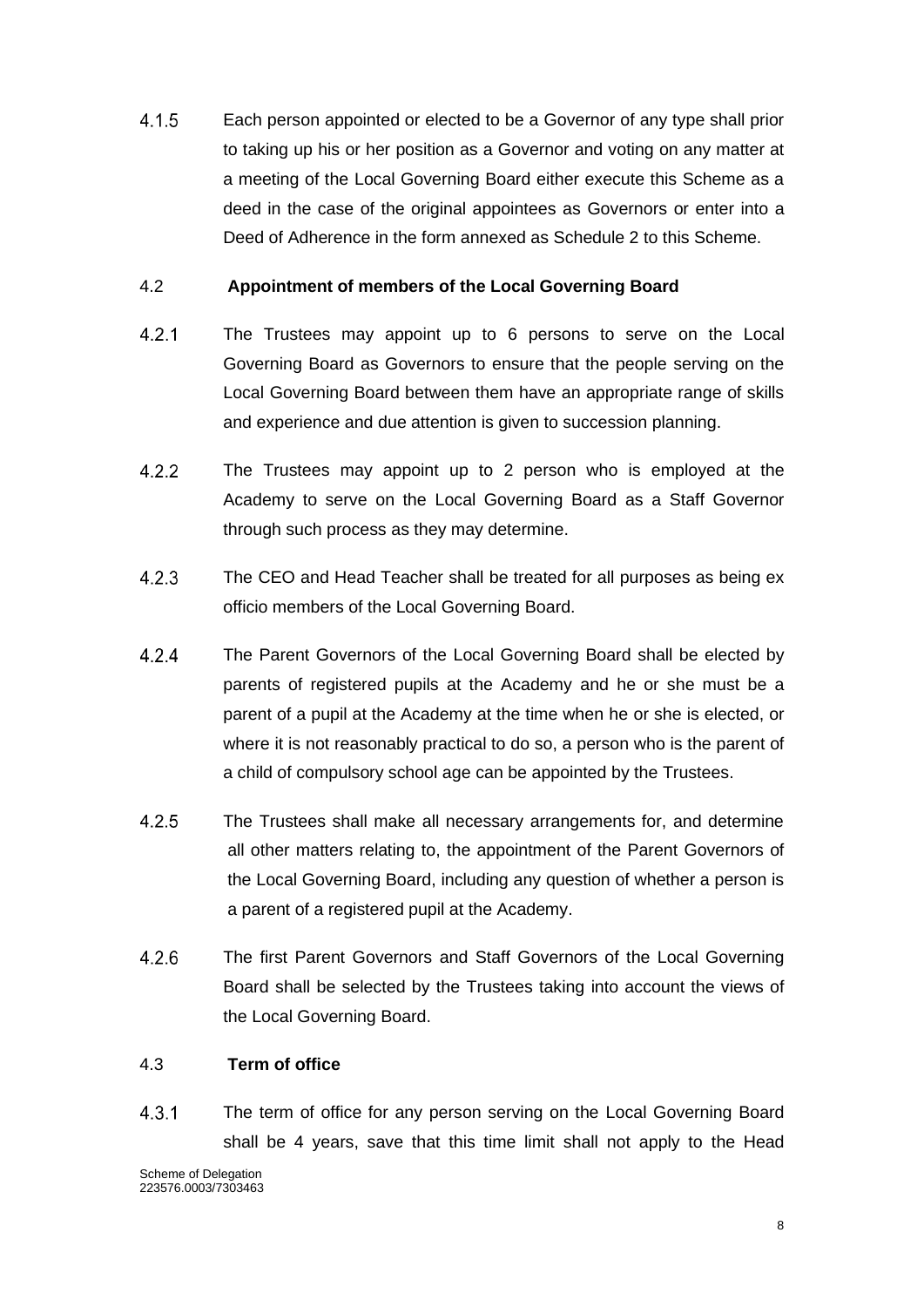Teacher and the CEO who shall be ex officio members of the Local Governing Board by virtue of their respective offices. Subject to remaining eligible to be a particular type of member on the Local Governing Board, any person may be re-appointed or re-elected to the Local Governing Board.

#### 4.4 **Resignation and removal**

- $4.4.1$ A person serving on the Local Governing Board shall cease to hold office if he or she resigns his or her office by notice to the Local Governing Board (but only if at least 3 persons will remain in office when the notice of resignation is to take effect).
- $4.4.2$ A person serving on the Local Governing Board shall cease to hold office if he or she is removed by the Trustees. Whilst at the same time as acknowledging that no reasons need to be given for the removal of a person who serves on the Local Governing Board by the Trustees, any failure to uphold the values of the Trust and/or the Academy or to act in a way which is appropriate in light of this Scheme will be taken into account.
- $4.4.3$ If any person who serves on the Local Governing Board in his capacity as an employee at the Academy ceases to work at the Academy then he or she shall be deemed to have resigned and shall cease to serve on the Local Governing Board automatically on termination of his work at the Academy.

#### 4.5 **Disqualification of members of the Local Governing Board**

- $4.5.1$ No person shall be qualified to serve on the Local Governing Board unless he or she is aged 18 or over at the date of his election or appointment. No current pupil of the Academy shall be entitled to serve on the Local Governing Board.
- 452 A person serving on the Local Governing Board shall cease to hold office if he or she becomes incapable by reason of mental disorder, illness or injury of managing or administering his own affairs.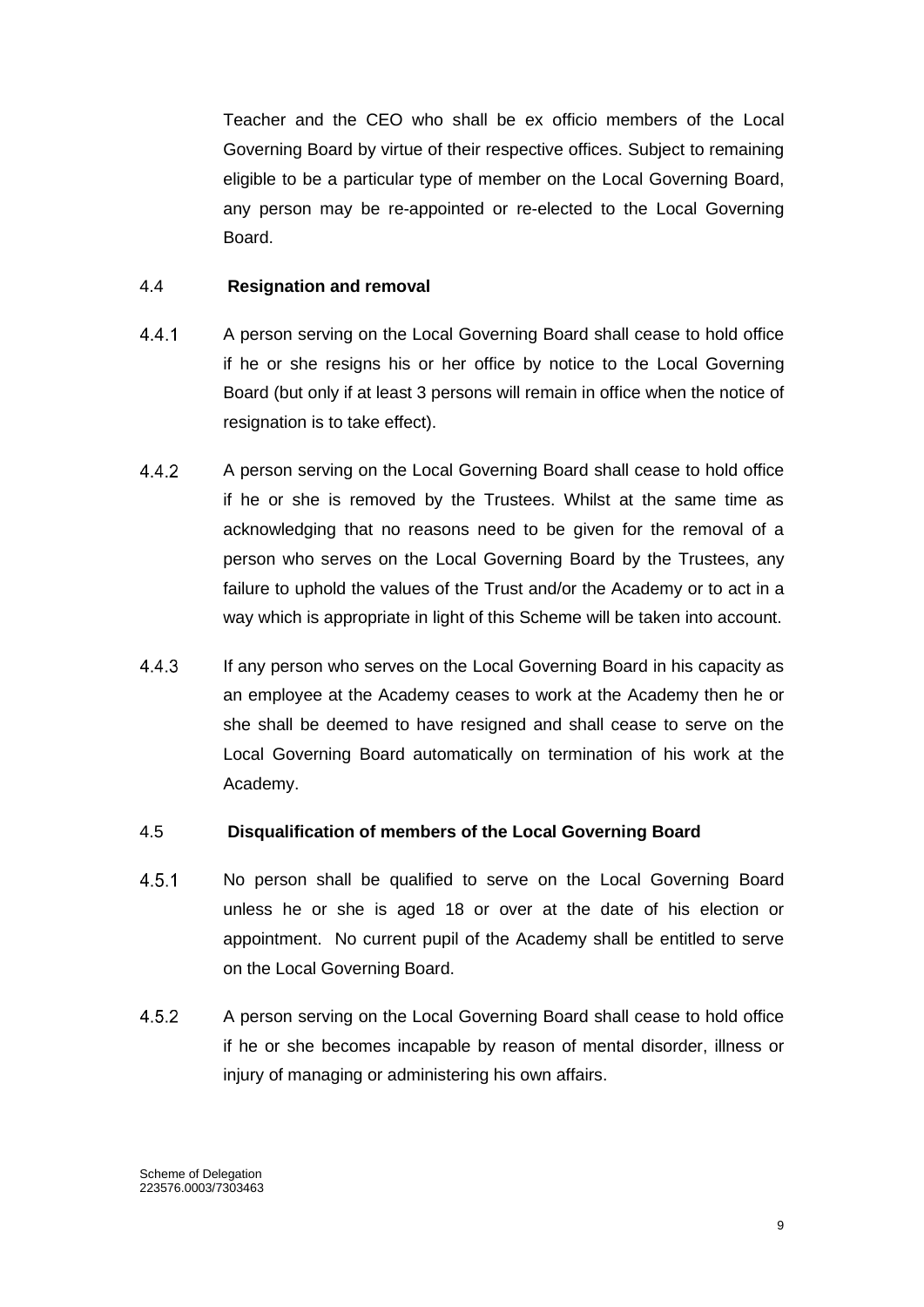- $4.5.3$ A person serving on the Local Governing Board shall cease to hold office if he or she is absent without the permission of the Chairperson of the Local Governing Board from all the meetings of the Local Governing Board held within a period of 6 months and the Local Governing Board resolves that his or her office be vacated.
- $4.5.4$ A person shall be disqualified from serving on the Local Governing Board if:
- 4.5.4.1 his or her estate has been sequestrated and the sequestration has not been discharged, annulled or reduced; or
- 4.5.4.2 he or she is the subject of a bankruptcy restrictions order or an interim order.
- $4.5.5$ A person shall be disqualified from serving on the Local Governing Board at any time when he or she is subject to a disqualification order or a disqualification undertaking under the Company Directors Disqualification Act 1986 or to an order made under section 429(2)(b) of the Insolvency Act 1986 (failure to pay under county court administration order).
- $4.5.6$ A person serving on the Local Governing Board shall cease to hold office if he or she would cease to be a trustee by virtue of any provision in the Companies Act 2006 or is disqualified from acting as a trustee by virtue of section 72 of the Charities Act 1993 (or any statutory re-enactment or modification of that provision).
- $4.5.7$ A person shall be disqualified from serving on the Local Governing Board if he or she has been removed from the office of charity trustee or trustee for a charity by an order made by the Charity Commission or the High Court on the grounds of any misconduct or mismanagement in the administration of the charity for which he was responsible or to which he or she was privy, or which he by his conduct contributed to or facilitated.
- 4.5.8 A person shall be disqualified from serving on the Local Governing Board at any time when he or she is: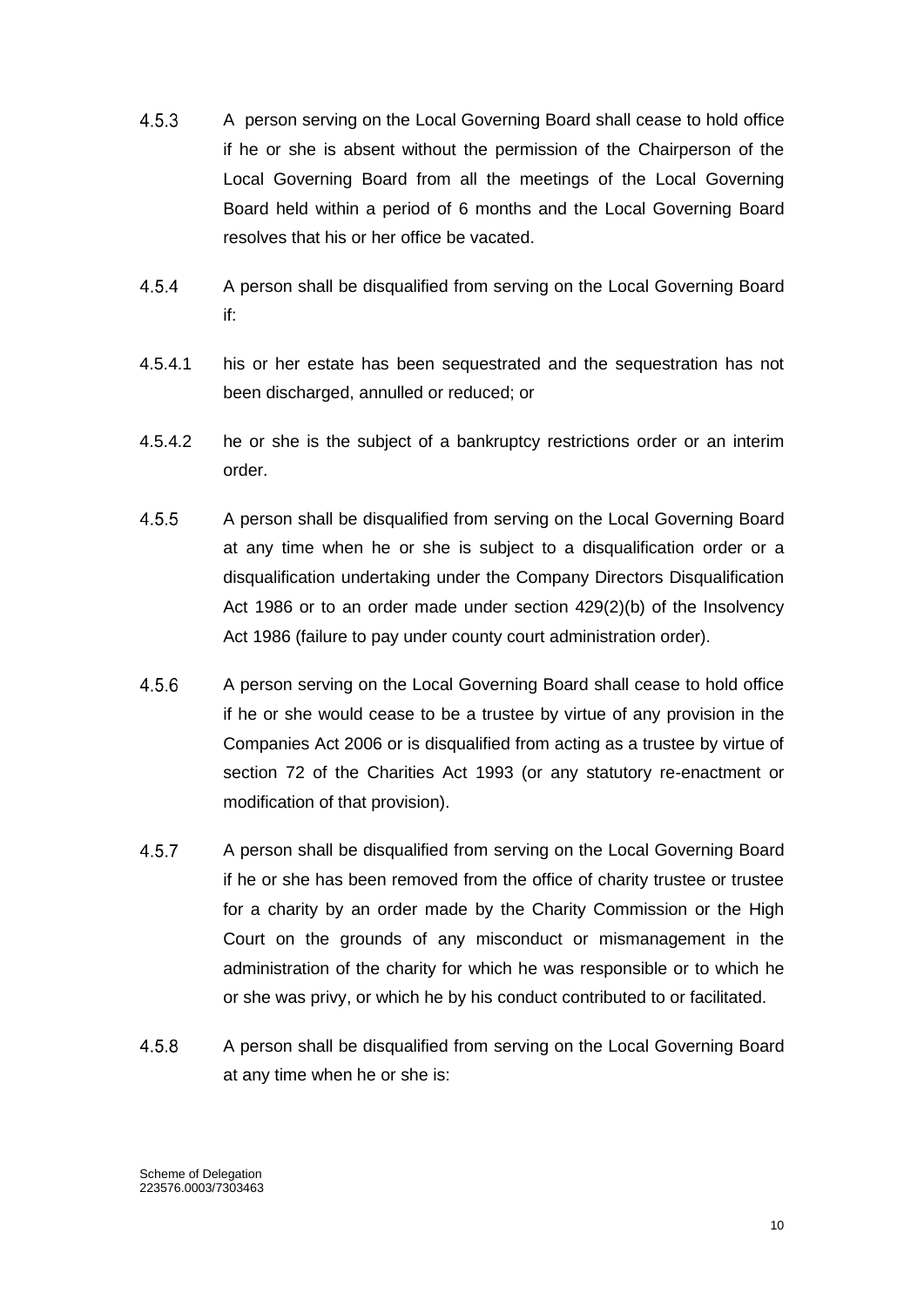- 4.5.8.1 included in the list kept by the Secretary of State under section 1 of the Protection of Children Act 1999; or
- 4.5.8.2 disqualified from working with children in accordance with Section 35 of the Criminal Justice and Court Services Act 2000; or
- 4.5.8.3 barred from regulated activity relating to children (within the meaning of section 3(2) of the Safeguarding Vulnerable Groups Act 2006).
- 4.5.9 A person shall be disqualified from serving on the Local Governing Board if he or she is a person in respect of whom a direction has been made under section 142 of the Education Act 2002 or is subject to any prohibition or restriction which takes effect as if contained in such a direction.
- 4.5.10 A person shall be disqualified from serving on the Local Governing Board where he or she has, at any time, been convicted of any criminal offence, excluding any that have been spent under the Rehabilitation of Offenders Act 1974 as amended, and excluding any offence for which the maximum sentence is a fine or a lesser sentence except where a person has been convicted of any offence which falls under section 72 of the Charities Act 1993.
- 4.5.11 After the Academy has opened, a person shall be disqualified from serving on the Local Governing Board if he or she has not provided to the Chairperson of the Local Governing Board a criminal records certificate at an enhanced disclosure level under section 113B of the Police Act 1997 (or such other statutory equivalent as may be required from time to time). In the event that the certificate discloses any information which would in the opinion of either the Chairperson or the Head Teacher confirm their unsuitability to work with children that person shall be disqualified. If a dispute arises as to whether a person shall be disqualified, a referral shall be made to the Secretary of State to determine the matter. The determination of the Secretary of State shall be final.
- 4.5.12 This clause 4.5.12 and clause 4.1.5 shall also apply to any member of any committee of the Local Governing Board who is not a Governor.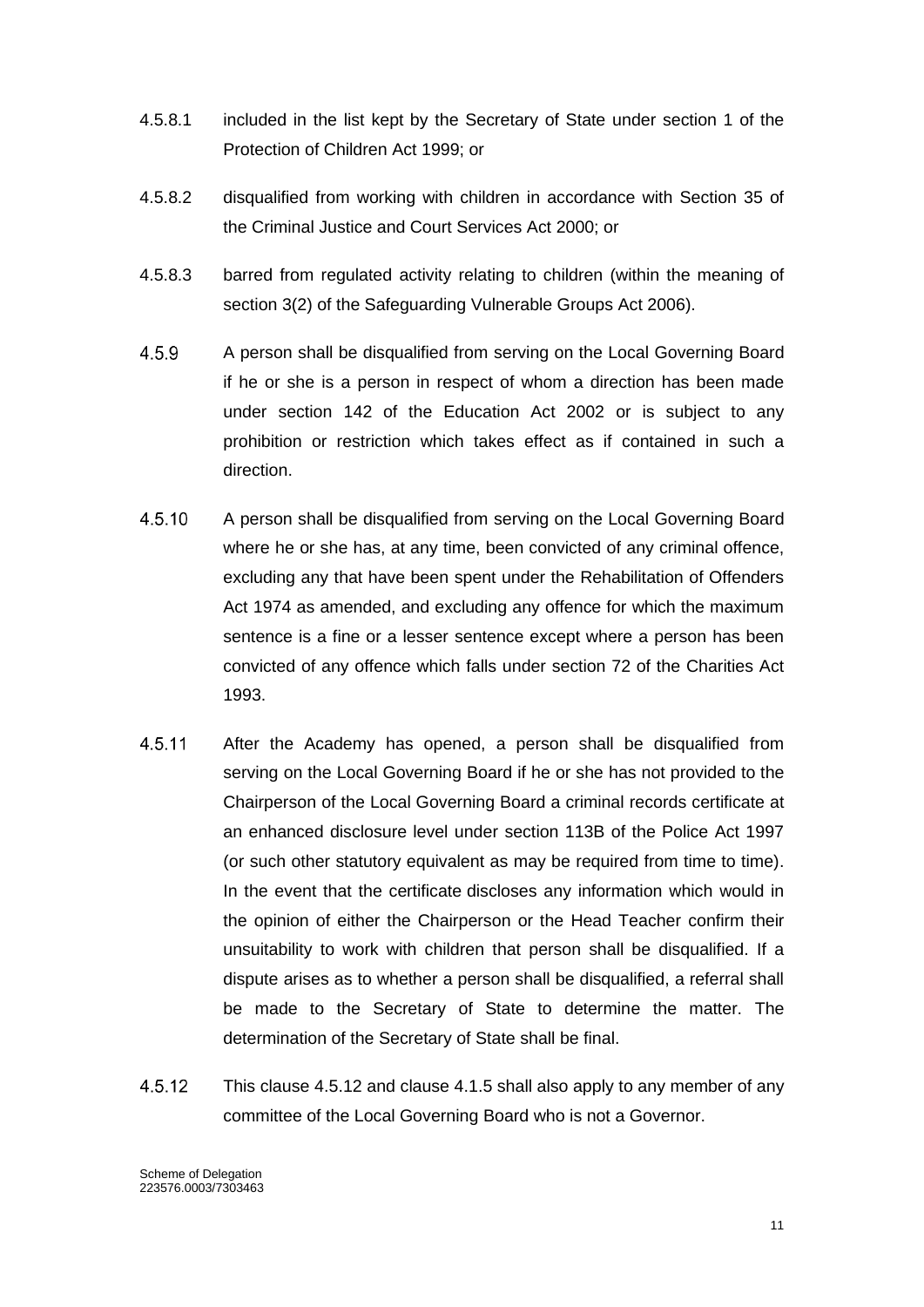## 4.6 **Associate members of the Local Governing Board**

- $4.6.1$ The Trustees may appoint associate members to attend Local Governing Board meeting including the Chief Operating Officer ("**COO**") and Executive Head Teacher ("**EHT**").
- 4.6.2 Associate members may be invited to attend meetings or part meetings only either to report to the meeting or to attend on an observer basis.
- 4.6.3 The contribution made by associate members is purely advisory and the associate members shall not be entitled to vote.
- 4.6.4 The Trustees reserve the right to refuse an associate from attending any further meetings.

## <span id="page-12-0"></span>**5 DELEGATED POWERS**

## 5.1 **General Provisions**

- $5.1.1$ Subject to the provisions of the Companies Act 2006, the Articles and this Scheme and to any directions given by the Members of the Trust by special resolution, the Trustees may delegate functions to the Local Governing Board who may exercise the powers of the Trust in so far as they relate to the Academy.
- $5.1.2$ In general terms, the responsibility of the Trustees and CEO in so far as the business of the Academy is concerned is to: set the strategic direction; determine the policy and procedures of the Academy; hold the Academy to account and provide challenge and support to the Head Teacher. The Trustees are free to decide what constitutes a strategic issue, having regard to all the circumstances.
- $5.1.3$ The Trustees may delegate functions to the Local Governing Board that relate to:
- 5.1.3.1 the day-to-day life of the Academy; the health, safety and safeguarding arrangements; the implementation of the Academy's curriculum plans; the arrangements for teaching and learning;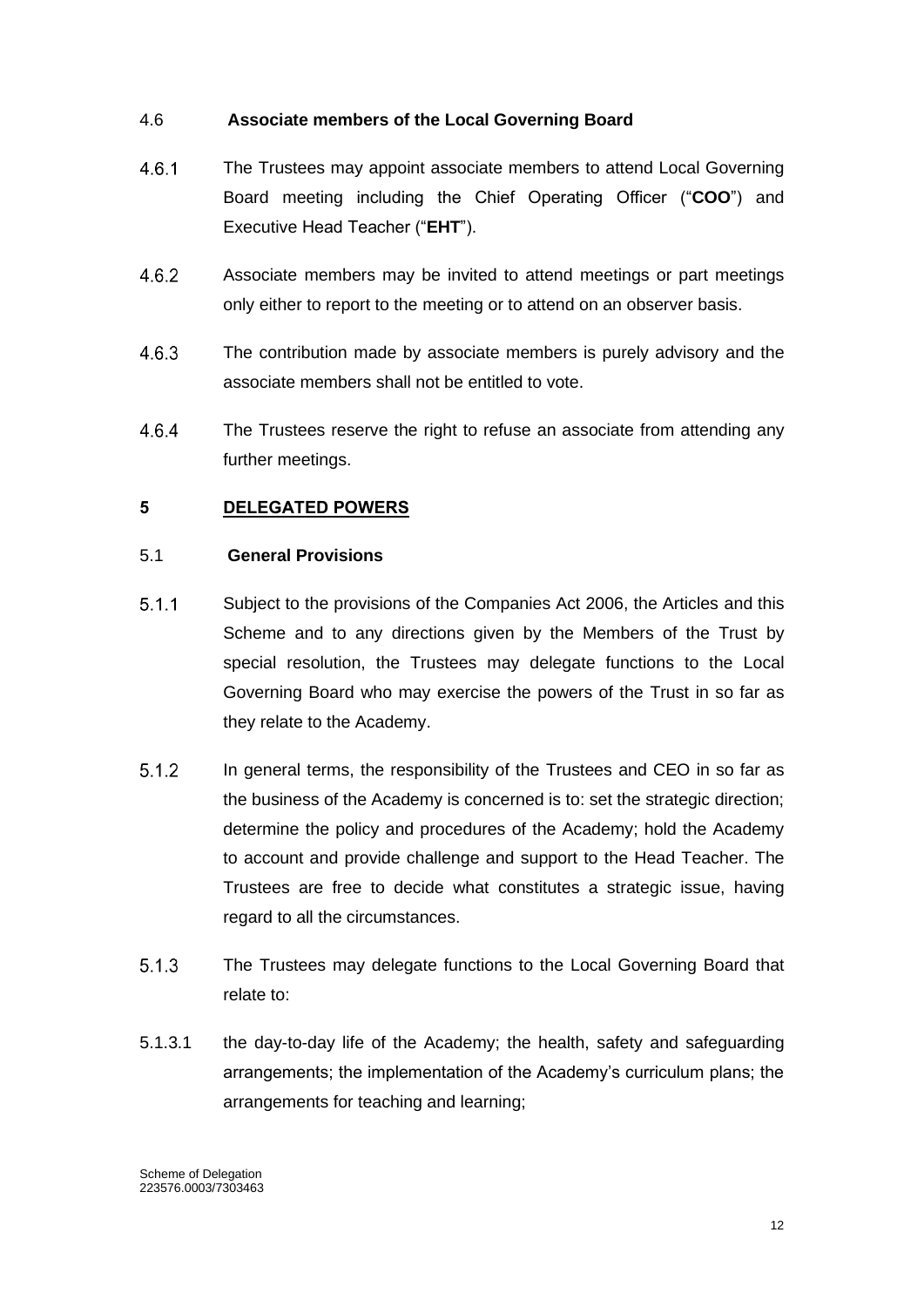- 5.1.3.2 the culture and traditions of the Academy;
- 5.1.3.3 compliance with policies;
- 5.1.3.4 communication and the appropriate formation of relationships with parents of pupils attending the Academy to work with and support them in their role as primary educators of their children;
- 5.1.3.5 relationships with other local schools, agencies and businesses, as well as the wider neighbourhood community, that enhances the quality of education provided by the Academy for its pupils;
- 5.1.3.6 providing evaluative feedback and supporting evidence to the Trustees on the impact and effectiveness of both the Trust's and the Academy's collective and individual: aims and objectives; policies; targets; and plans; and
- 5.1.3.7 considering the school budget ahead of final approval by the Board of Trustees.
- $5.1.4$ In the exercise of its powers and functions, the Local Governing Board will have due regard to all advice given by the CEO and the Trustees.

## 5.2 **Ethos and Values**

- $5.2.1$ Whilst the Local Governing Board shall be responsible for ensuring that the Academy is conducted in accordance with its ethos and values referred to in clause 2 of this Scheme, the determination of the Academy's ethos and mission statement shall be the responsibility of the Trustees.
- $5.2.2$ At all times, the Trustees and the Local Governing Board shall ensure that the Academy is conducted in accordance with the objects of the Trust and any agreement entered into with the Secretary of State for the funding of the Academy.

#### 5.3 **Curriculum and Standards**

 $5.3.1$ The Local Governing Board shall be responsible for the delivery and review of the curriculum but shall have regard to, and comply with, any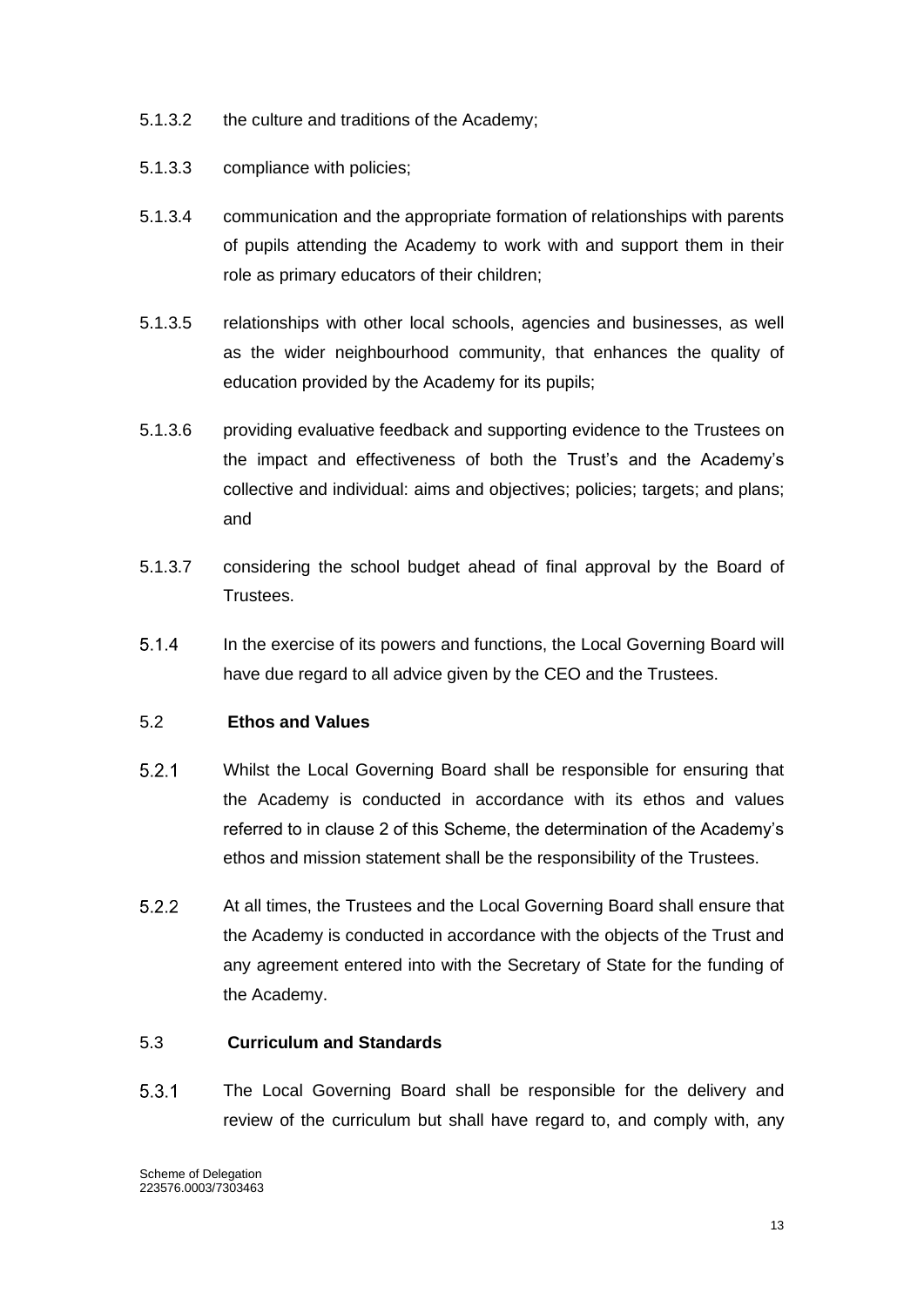views or directions of the Trustees in recognition of the Trustees' obligation to the Secretary of State to provide a broad and balanced curriculum.

- $5.3.2$ The Local Governing Board shall be responsible for the standards achieved by the Academy and the pupils attending the Academy but shall follow such advice and recommendations of the CEO as he or she may issue from time to time.
- $5.3.3$ The Local Governing Board shall be responsible for the delivery and review from time to time of the Academy's admissions policy provided that no change will be made to the admissions criteria without consultation with the CEO and the written consent of the Trustees.
- 5.3.4 Any decision to expand the Academy shall be that of the Trustees, having regard to the views of the Local Governing Board.

## 5.4 **Regulatory Matters**

 $5.4.1$ The Trust and the Local Governing Board shall have the responsibility for the satisfaction and observance of all regulatory and legal matters, and shall do all such things as the Trustees may specify as being necessary to ensure that the Trust is meeting its legal obligations.

#### 5.5. **HEALTH AND SAFETY AND SAFEGUARDING**

5.5.1. The Local Governing Body shall follow instructions and recommendations of the Trustees about Health and Safety and Safeguarding of each Academy as reasonably required. Health and Safety and Safeguarding shall be added to the business agenda of the Trust Board meetings as often as the Trustees shall reasonably require.

#### **FINANCE AND GENERAL PURPOSE COMMITTEE**

#### 5.6 **Finance**

 $5.6.1$ In acknowledgement of the receipt by the Trust of funds in relation to each Academy, provided by the Secretary of State, donated to the Trust and generated from the activities of the Trust, the Trustees delegate to the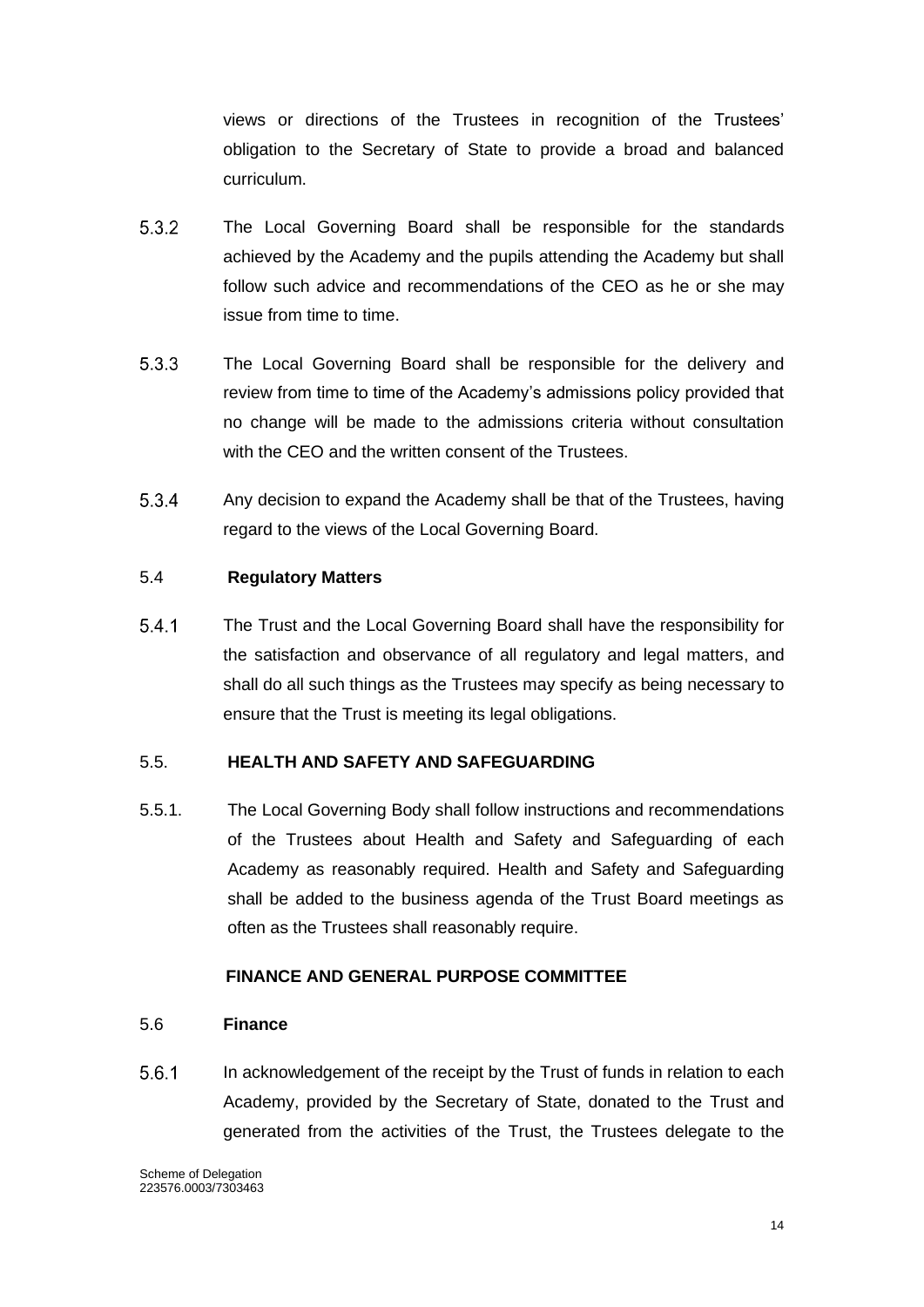Finance and General Purpose Committee (the "**F&GP Committee**") the responsibility to manage and expend all monies received on account of each Academy for the purposes of the Academy less an amount to be determined each year by the Trustees acting reasonably in order to benefit all the academies working collaboratively.

- $5.6.2$ The accounts of the Trust shall be the responsibility of the Trustees but the F&GP Committee shall provide such information about the finances of each Academy as often and in such format as the Trustees shall reasonably require.
- $5.6.3$ The F&GP Committee shall ensure that proper procedures are put in place for the safeguarding of funds and that the requirements of the Academies Financial Handbook are observed at all times as well as any requirements and recommendations of the Trustees, the Secretary of State and the Education Funding Agency.
- 5.6.4 The Local Governing Board agrees to adhere and comply with the Terms of Reference for Finance provided to the Local Governing Board by the Trustees from time to time.
- 5.6.5 The CEO will inform the F&GP Committee in the event that any need for significant unplanned expenditure in excess of £10,000 is required by any of the Academies. The F&GP will be responsible for setting appropriate spending thresholds and for approving all expenditure.
- 5.6.6 The F&GP Committee shall develop appropriate risk management strategies and shall at all times adopt financial prudence in managing the financial affairs of the Trust to ensure compliance with the Academies Financial Handbook and all government recommended policies and requirements in so far as these relate to the Academy.

#### 5.7 **Premises**

 $5.7.1$ The routine maintenance of the buildings and facilities used in respect of each Academy is the responsibility of the Local Governing Board, whilst any material developments or proposed material capital expenditure shall be the responsibility of the Trustees and/or the F&GP Committee.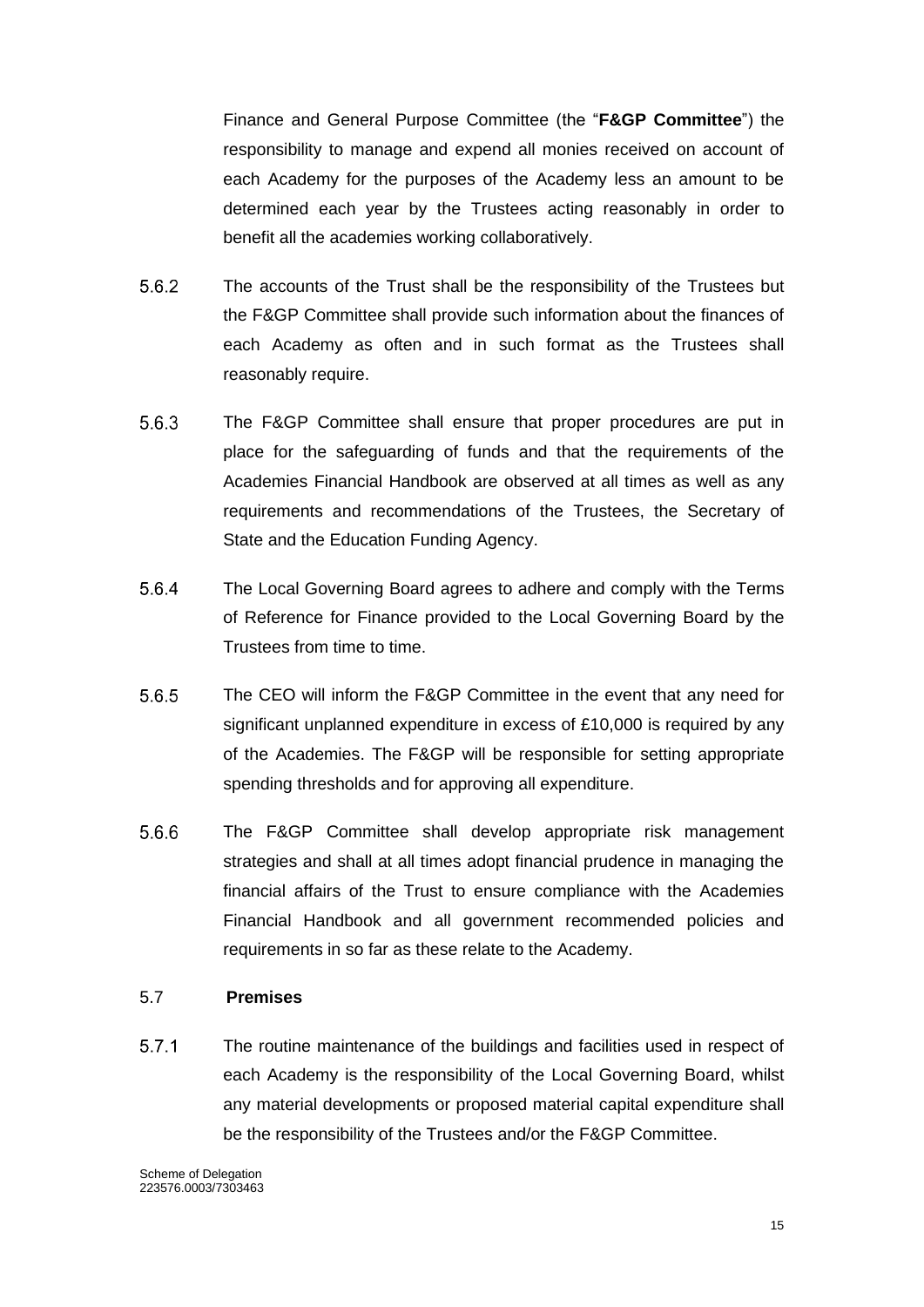$5.7.2$ The insurance arrangements for the land and buildings used by the Academy will be the responsibility of the Trustees who shall recover the costs from the budget delegated to the Local Governing Board.

## 5.8 **Staff / HR**

- $5.8.1$ The Trustees shall be responsible for appointing the Head Teacher, the Deputy Head of School, the COO, EHT, the Deputy Head and any other senior roles they determine of each Academy, having regard of the views of the CEO and the Local Governing Board as appropriate.
- $5.8.2$ The Trustees may delegate such powers and functions as they consider are required to the Head Teacher and Local Governing Board for the internal organisation, management and control of each Academy (including the implementation of all policies approved by the CEO and the Trustees).
- 5.8.3 The Trustees may delegate the ability to the CEO and Local Governing Board to appoint other staff and may elect to adopt an employment of staff grid for the management of all staff employed by each Academy.
- $5.8.4$ The Trustees may delegate the ability to the CEO and Trustees to put in place procedures for the proper performance management, professional and personal development of staff, including the Head Teacher.

#### 5.9 **Extended Schools and Business Activities**

5.9.1 The undertaking of any activities which may be described as part of the Academy's "extended schools' agenda" or any designed to generate business income shall be the responsibility of the Local Governing Board and the F&GP Committee save that such activities shall only be undertaken in a manner consistent with any policy set by the Trustees and having regard to the viability of such activities, the impact on the Academy's activities and any financial implications, such as the threat of taxation in light of the Trust's charitable objects and any threat to funding provided by the Secretary of State.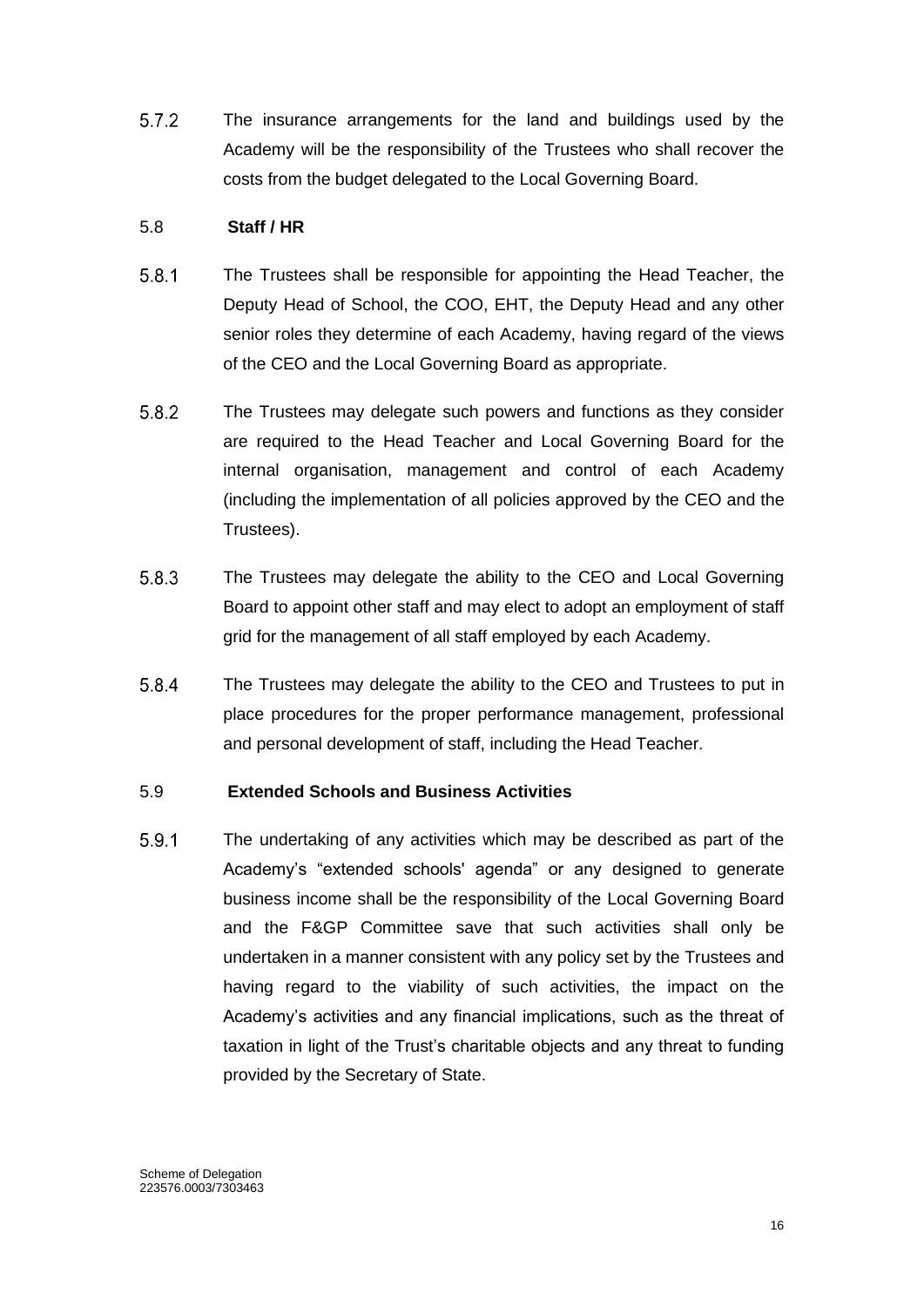### <span id="page-17-0"></span>**6 OPERATIONAL MATTERS**

- 6.1 The Local Governing Board shall comply with the obligations set out in Schedule 3 which deals with the day to day operation of the Local Governing Board.
- 6.2 The Local Governing Board will adopt and will comply with all policies that are approved by the Trustees and adopted by the Trust from time to time (collectively the "**Policies**").
- 6.3 All of the Governors have a duty to act independently and not as agents of those who may have appointed them and will act with integrity, objectivity and honesty in the best interests of the Trust and the Academy and shall be open about decisions and be prepared to justify those decisions except in so far as any matter may be considered confidential.
- 6.4 The Local Governing Board will review its practices on a regular basis, having regard to recommendations made by the CEO and where appropriate the Trustees from time to time, in order to ensure that the governance of the Academy is best able to adapt to the changing educational, political, and legal environment.
- 6.5 The Local Governing Board shall provide such data and information regarding the business of the Academy and the pupils attending the Academy as the Trustees may require from time to time.
- 6.6 The Local Governing Board shall submit to:
- $6.6.1$ any inspections by the CEO and the Trustees; and
- $6.6.2$ any inspections pursuant to section 48 of the Education Act 2005,

to assess how well the Academy is being managed in light of the additional responsibilities and expectations of schools which are academies.

6.7 The Local Governing Board shall work closely with and shall promptly implement any advice or recommendations made by the Trustees in the event that intervention is either threatened or is carried out by the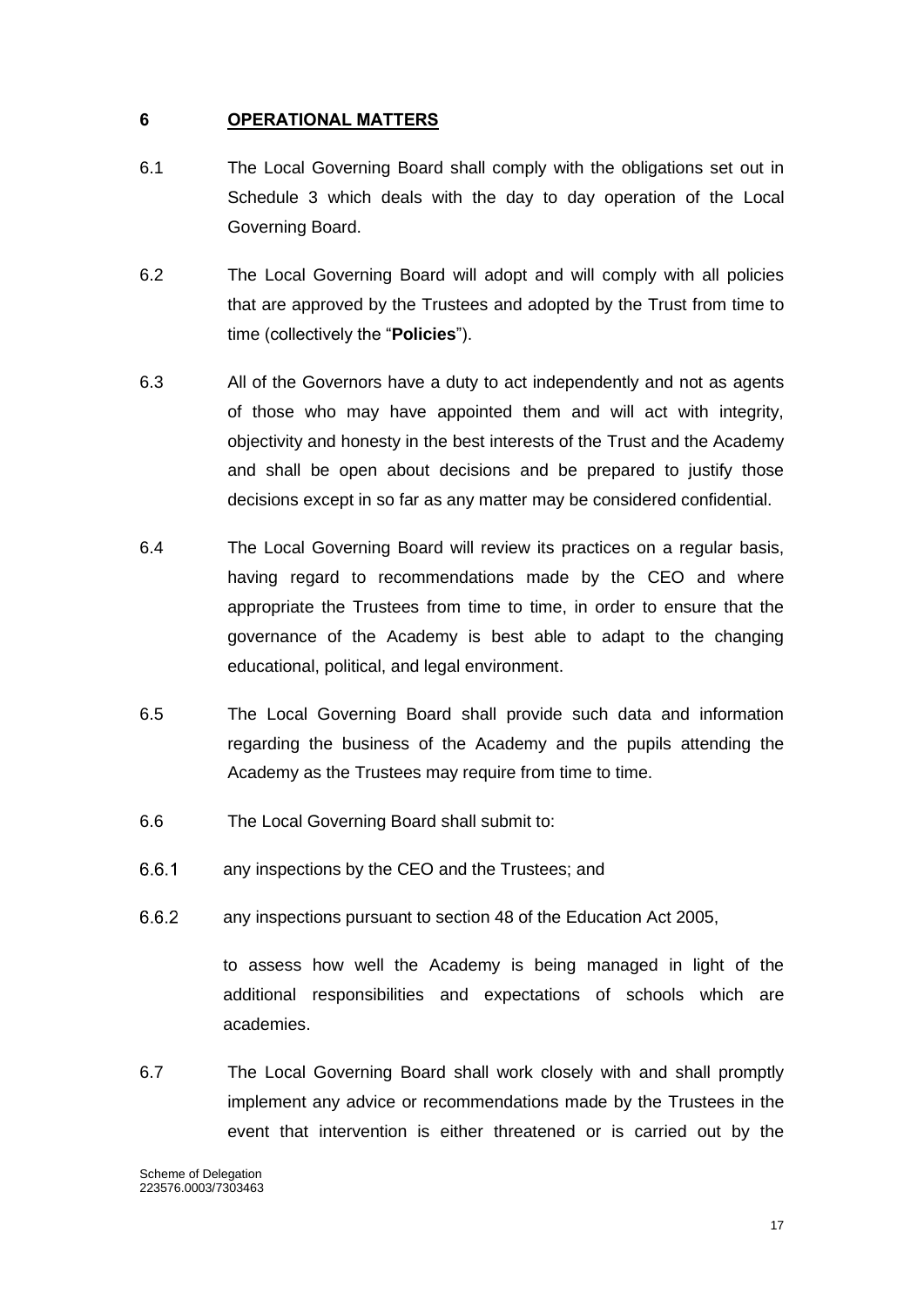Secretary of State or their Ofsted judgement is category 3 or 4 and the Trustees expressly reserve the unfettered right to review or remove any power or responsibility conferred on the Local Governing Board under this Scheme in such circumstances.

## <span id="page-18-0"></span>**7 REVIEW**

- 7.1 This Scheme shall operate from the Effective Date in respect of the named Academy.
- 7.2 Notwithstanding this being the first Scheme to apply in respect of the Academy, the Trustees will have the absolute discretion to review this Scheme at least on an annual basis and to alter any provisions of it.
- 7.3 In considering any material changes to this Scheme or any framework on which it is based, the Trustees will consider the interests of the Trust as a whole.

## <span id="page-18-1"></span>**8 WAIVER**

- 8.1 A waiver of any right or remedy under this Scheme is only effective if given in writing and shall not be deemed a waiver of any subsequent breach or default. A failure or delay by a party to exercise any right or remedy provided under this Scheme or by law shall not constitute a waiver of that or any other right or remedy, nor shall it preclude or restrict any further exercise of that or any other right or remedy.
- 8.2 No single or partial exercise of any right or remedy provided under this Scheme or by law shall preclude or restrict the further exercise of any such right or remedy.

## <span id="page-18-2"></span>**9 SEVERANCE**

9.1 If any provision of this Scheme (or part of any provision) is found by any court or other authority of competent jurisdiction to be invalid, illegal or unenforceable, that provision or part-provision shall, to the extent required, be deemed not to form part of the Scheme, and the validity and enforceability of the other provisions of this Scheme shall not be affected.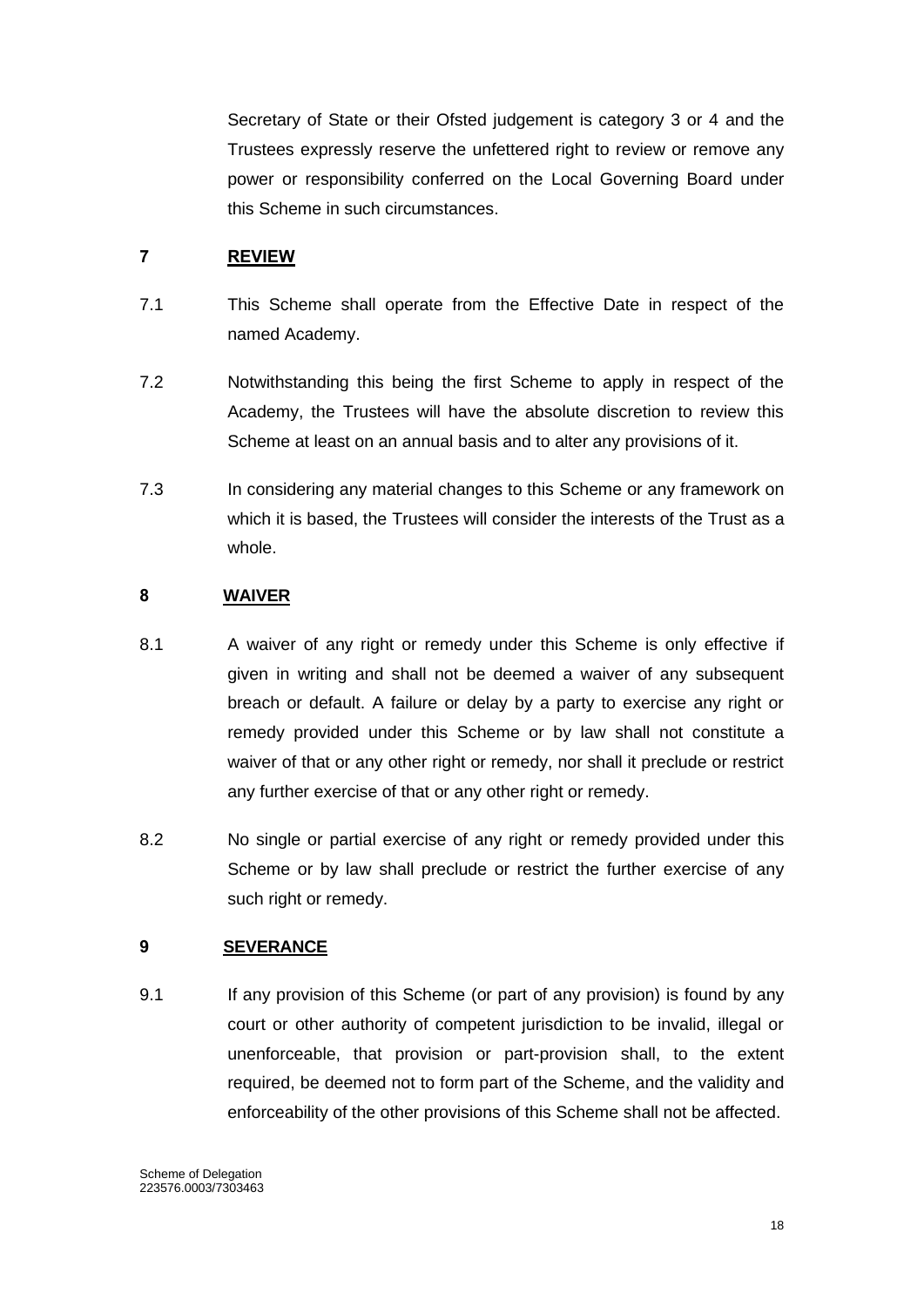9.2 If a provision of this Scheme (or part of any provision) is found to be illegal, invalid or unenforceable, the provision shall apply with the minimum modification necessary to make it legal, valid and enforceable.

## <span id="page-19-0"></span>**10 RIGHTS OF THIRD PARTIES**

A person who is not a party to this Scheme shall not have any rights under or in connection with it.

## <span id="page-19-1"></span>**11 NOTICES**

- 11.1 Any notice given to a party under or in connection with this Scheme shall be in writing and shall be:
- 11.2 delivered by hand or by pre-paid first-class post or other next working day delivery service at the address of the relevant party as stated at the beginning of this Scheme or such other address as the relevant party may provide to the other party in writing from time to time; or
- 11.3 sent by fax to the fax number provided by the relevant party to the other party in writing from time to time.
- 11.4 Any notice shall be deemed to have been received:
- $11.4.1$ if delivered by hand, on signature of a delivery receipt;
- $11.4.2$ if sent by pre-paid first-class post or other next working day delivery service, at 9.00 am on the second Business Day after posting; and
- 11.4.3 if sent by fax, at 9.00 am on the next Business Day after transmission.
- 11.5 For the avoidance of doubt, "writing" shall not include e-mail for the purposes of this clause.

#### <span id="page-19-2"></span>**12 GOVERNING LAW AND JURISDICTION**

12.1 This Scheme and any dispute or claim arising out of or in connection with it or its subject matter or formation (including non-contractual disputes or claims), shall be governed by, and construed in accordance with, the laws of England and Wales.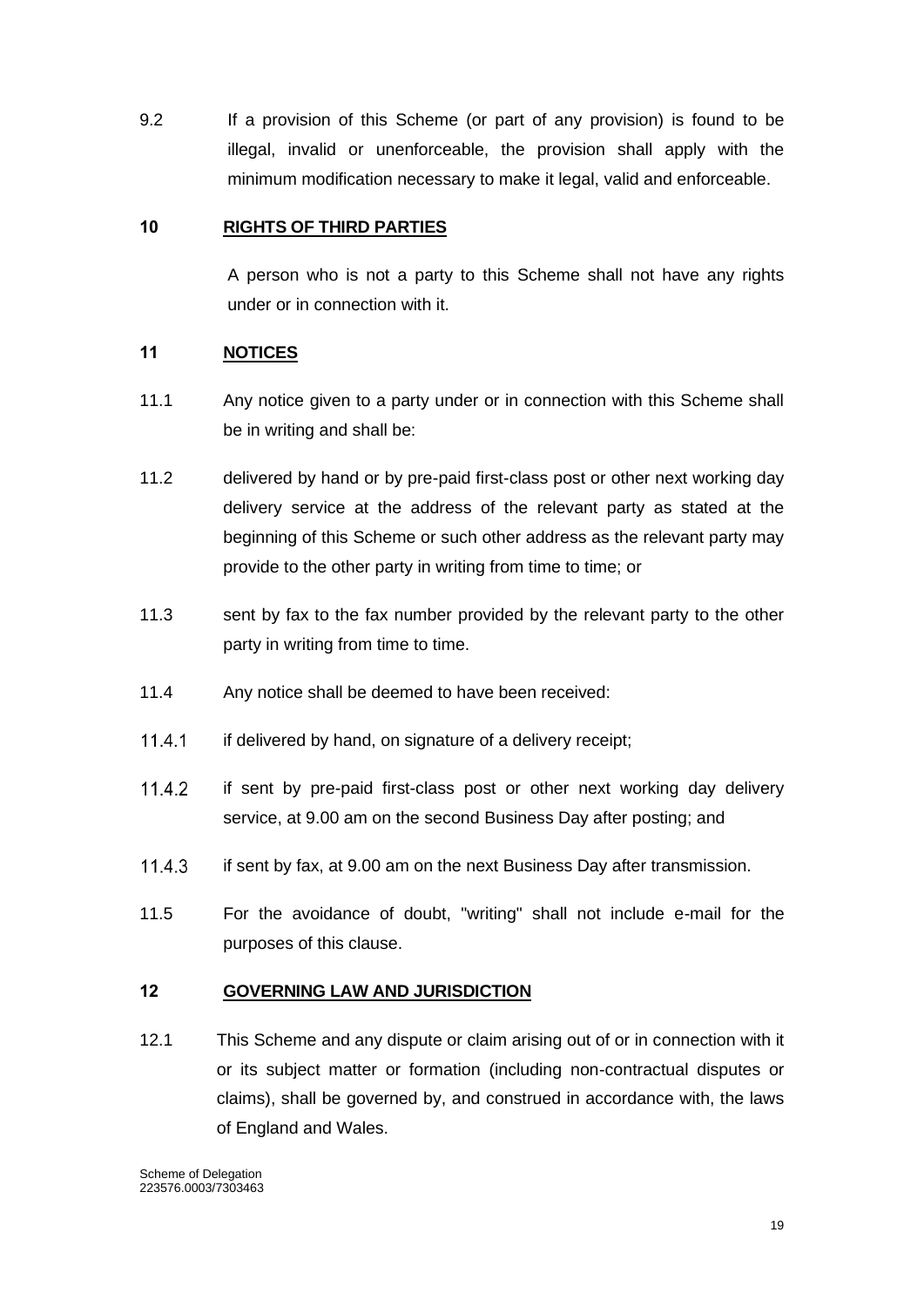12.2 The parties irrevocably agree that the courts of England and Wales shall have exclusive jurisdiction to settle any dispute or claim that arises out of or in connection with this Scheme or its subject matter or formation (including non-contractual disputes or claims).

This Scheme has been entered into as a Deed on the date stated at the beginning of it.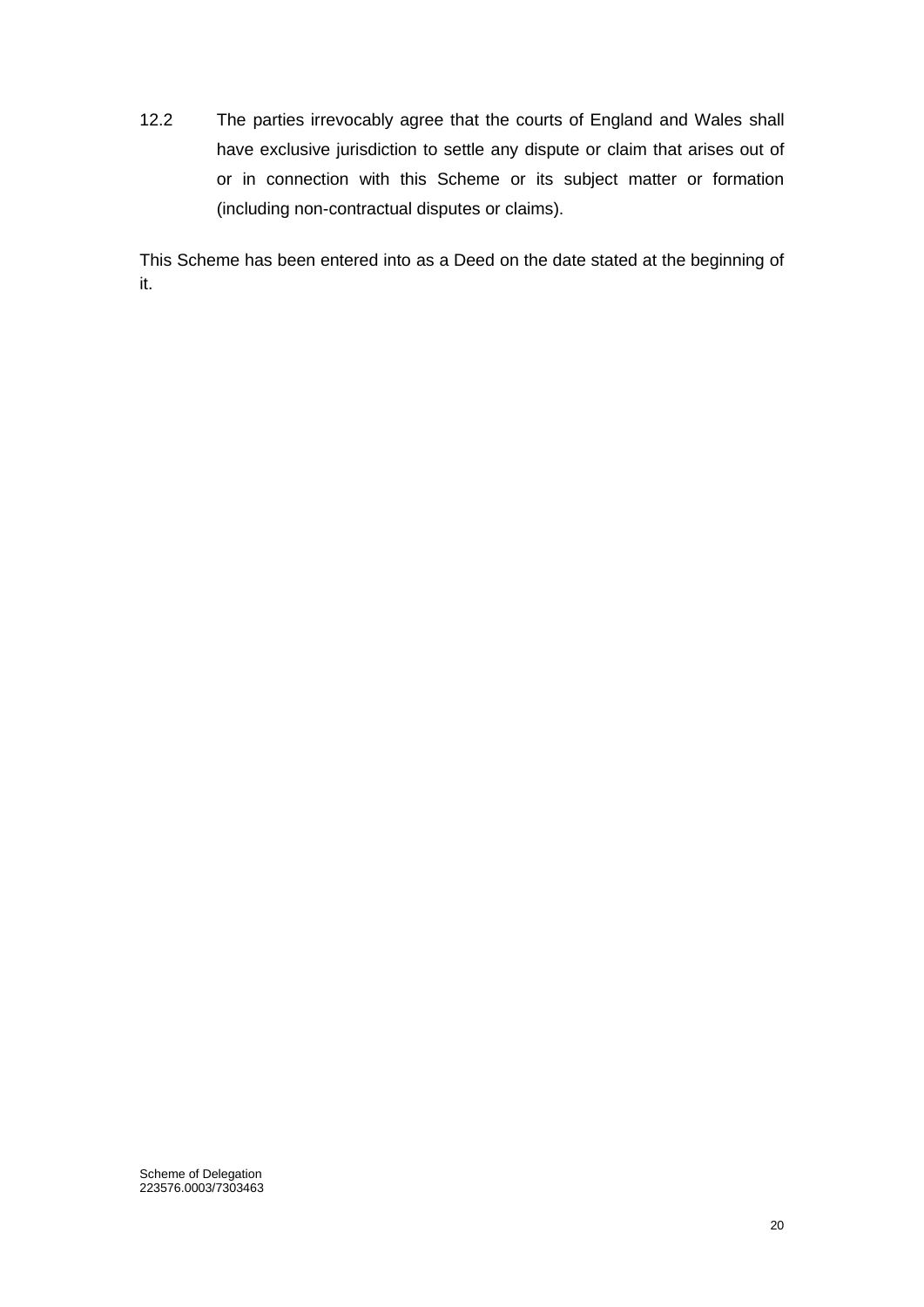## **SCHEDULE 1**

## **LIST OF GOVERNORS**

<span id="page-21-0"></span>Jennifer Perks (chair) Christine Mills (vice chair) David Ball David Bayley Matt Breakwell Lisa Coxon-Cartwright Lisa Harris Daniel Lee Gill Morris Jas Samra Srylianos Sygletos Michelle Tolley Lisa Westwood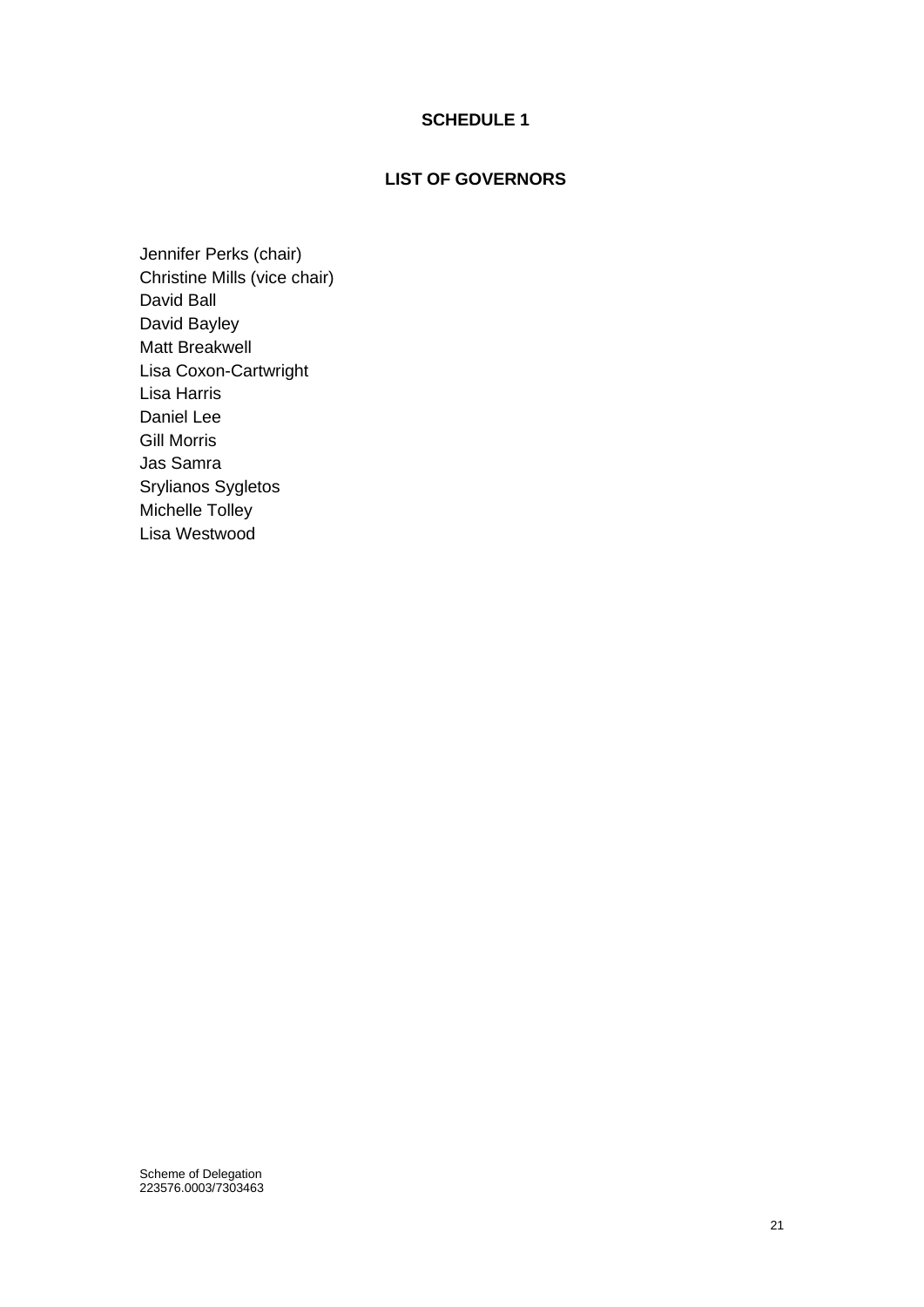## **SCHEDULE 2**

## <span id="page-22-0"></span>**DEED OF ADHERENCE TO BE EXECUTED BY EACH GOVERNOR**

## **ON BEING APPOINTED (PURSUANT TO CLAUSE 4.1.5)**

[*Date*]

# **[NAME OF ACADEMY]**

**DEED OF ADHERENCE**

**BETWEEN**

**THE COMPANY**

**AND** 

**[***NAME OF EACH SUBSEQUENT GOVERNOR APPOINTEE***]**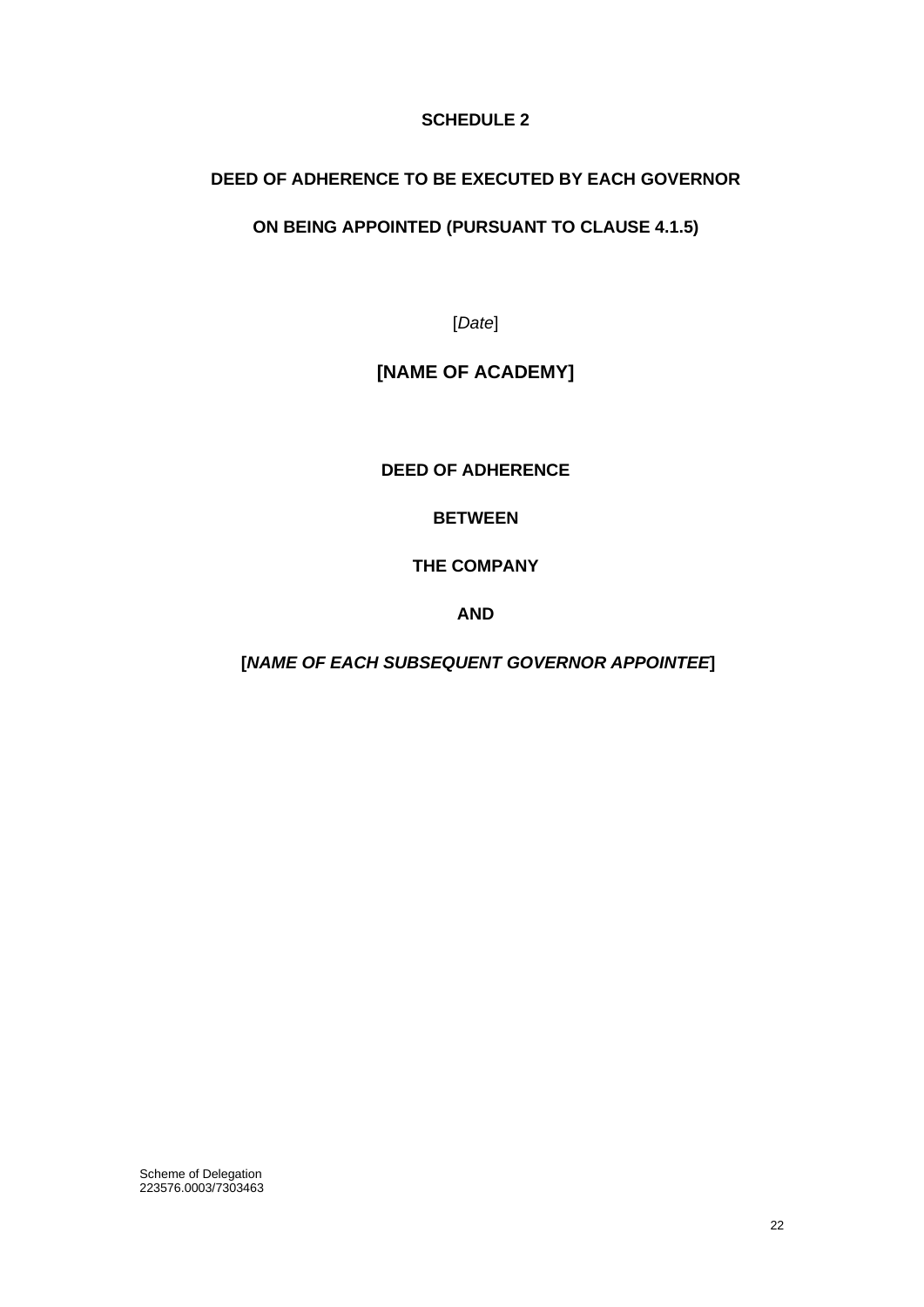## **THIS DEED** is dated [*insert date*]

## **PARTIES**

- (1) **SHINE ACADEMIES** incorporated and registered in England and Wales with company number [COMPANY REGISTERED NUMBER] whose registered office is at [REGISTERED OFFICE ADDRESS OF MULTI ACADEMY TRUST] (the "**Company**"); and
- (2) **[***Name of the new Governor***].**

## **BACKGROUND**

(A) [*Name of the new Governor*] [is nominated] [is appointed] [has been duly elected] as a [Staff] [Parent] Governor for [name of Academy] [under the provisions of [4.2.1], [4.2.2], [4.2.3] or [4.2.4] of that Academy's Scheme].

## 1. **AGREED TERMS**

## 1.1 **Interpretation**

1.1.1. Words and expressions used in this deed shall, unless the context expressly requires otherwise, have the meaning given to them in, and be interpreted in accordance with, the Scheme.

#### 1.2 **Adherence to the Scheme**

- 1.2.1 [*Name of new Governor*] hereby:
- 1.2.1.1 confirms [he/she] [is nominated][is appointed][has been duly elected] as a [Staff/Parent] Governor for [name of Academy] and accepts and is willing and able to fulfil the duties of that office;
- 1.2.1.2 acknowledges to the Company that [he/she] has been provided with, has read, and understood the terms of:
- 1.2.1.2.1 the Articles;
- 1.2.1.2.2 the Master Funding Agreement;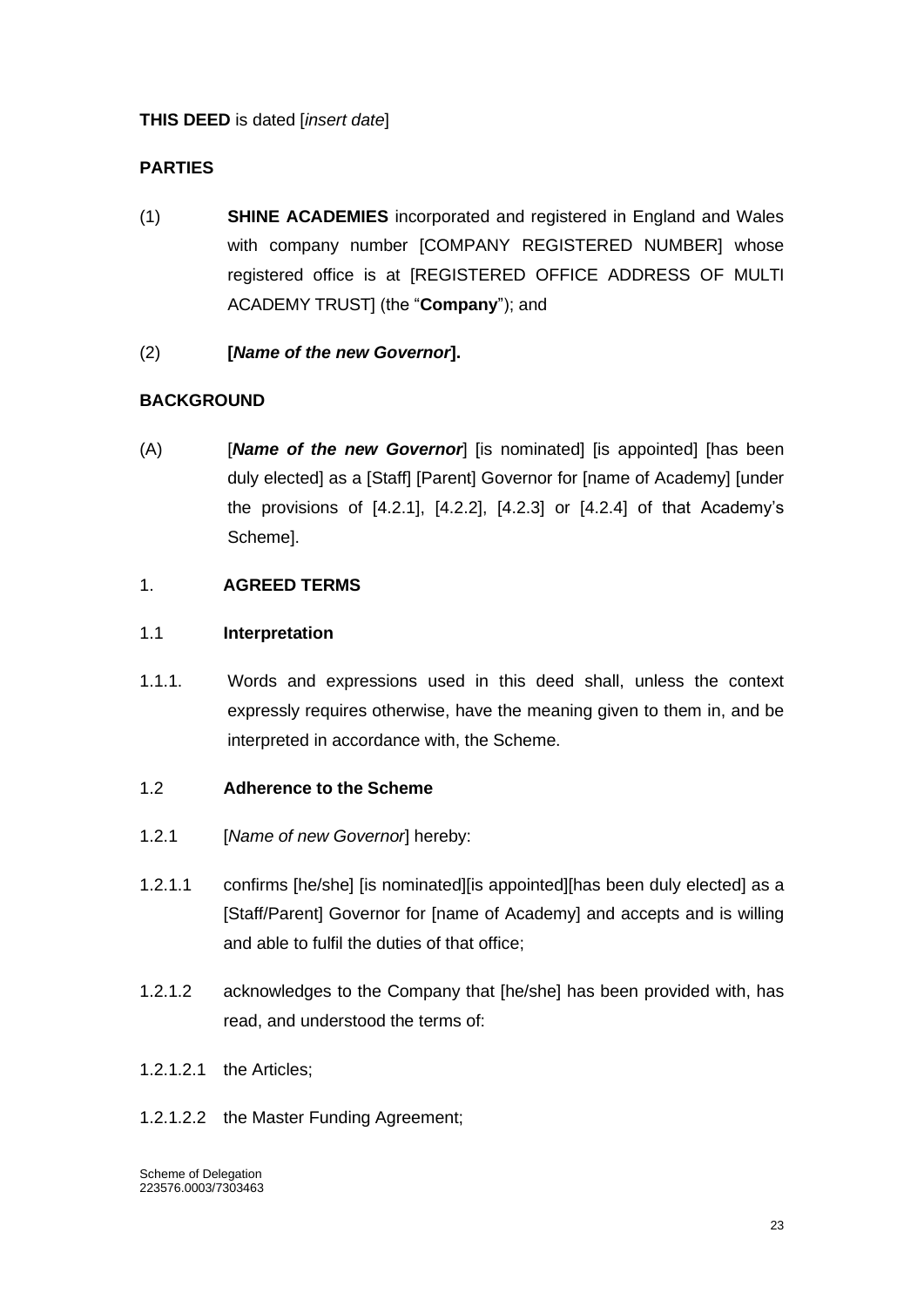## 1.2.1.2.3 the Supplemental Funding Agreement applicable to the Academy;

- 1.2.1.2.4 [the Church Supplemental Agreement];
- 1.2.1.2.5 the Scheme of Delegation for the Academy ("the **Scheme**"); and
- 1.2.1.2.6 *[list policies*];
- 1.2.2 undertakes to the Company to comply with the terms of the documents listed above throughout the term of [his/her] appointment as a Governor for the Academy and shall carry out and comply with the policies, directions and instructions issued by the Trustees and not, whether by any act or omission, breach or to do anything to put the Trustees in breach of their obligations under the Articles and/or the Relevant Funding Agreement insofar as their terms are applicable to the Academy.

#### 1.3 **Variation of the Scheme**

1.3.1 Schedule 1 to the Scheme (the list of Governors from time to time) shall be amended as set out in Schedule 1 to this deed. All other terms of the Scheme shall be unaffected by this deed and the Scheme shall remain in full force and effect.

#### 1.4 **Governing Law and Jurisdiction**

- 1.4.1 This deed and any disputes or claims arising out of or in connection with its subject matter or formation (including non-contractual disputes or claims) shall be governed by and construed in accordance with the laws of England and Wales.
- 1.4.2 The parties irrevocably agree that the courts of England and Wales have exclusive jurisdiction to settle any dispute or claim that arises out of or in connection with this agreement, its subject matter or formation (including non-contractual disputes or claims).

This document has been executed as a deed and is delivered and takes effect on the date stated at the beginning of it.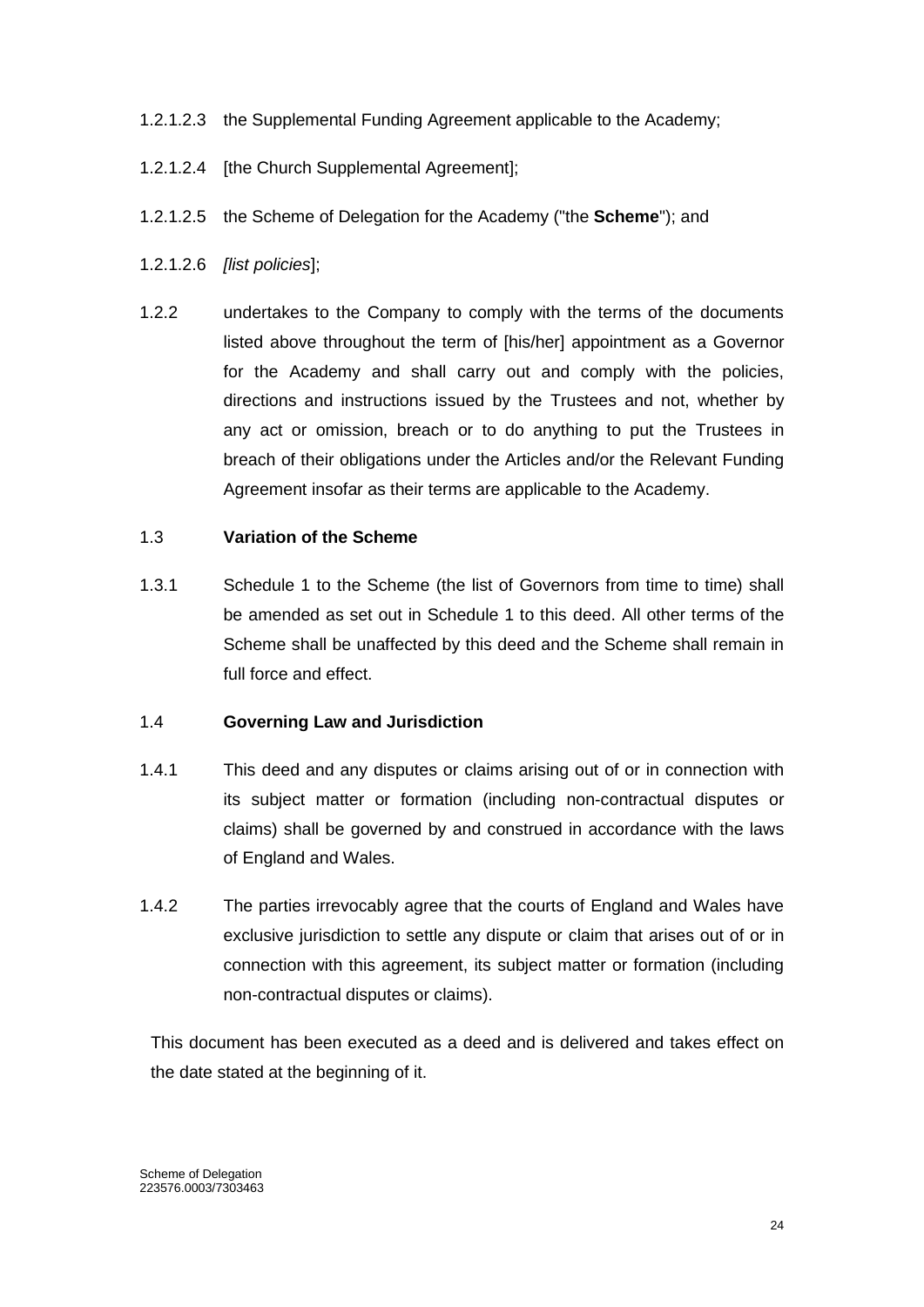## **SCHEDULE 1 TO DEED OF ADHERENCE**

## **LIST OF GOVERNORS FROM THE DATE OF THE DEED**

[*Insert List*]

This Deed of Adherence is signed as a **DEED** by:

[*Name of Governor*]

Signature of Governor

………………………………………………………..

Name of Governor

………………………………………………………..

In the presence of a witness:

Name of Witness

………………………………………………………..

Signature of Witness

………………………………………………………..

Address of Witness

………………………………………………………..

………………………………………………………..

………………………………………………………..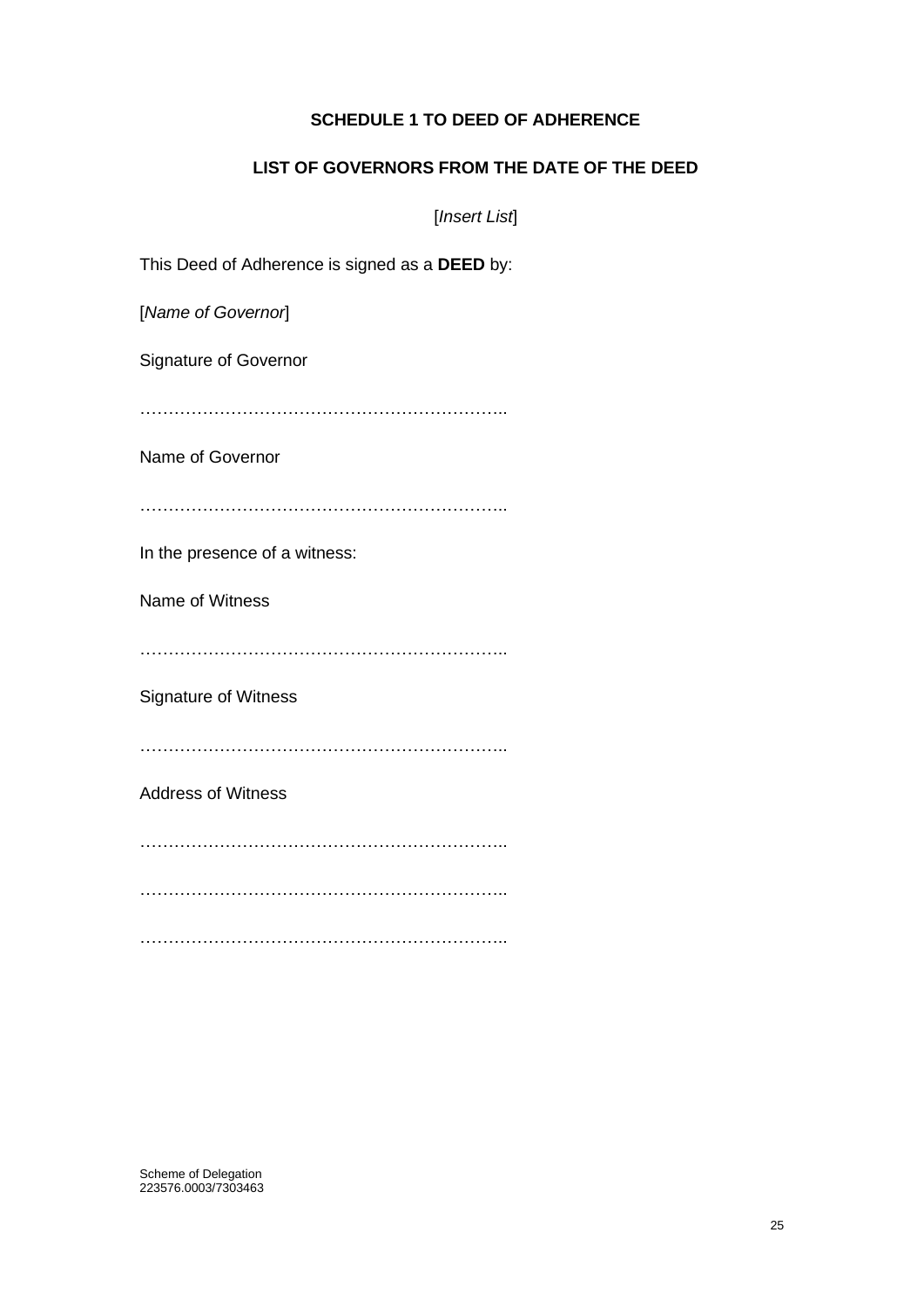## **SCHEDULE 3**

## **FUNCTIONING OF THE LOCAL GOVERNING BOARD**

# <span id="page-26-1"></span><span id="page-26-0"></span>1. **CHAIRPERSON & VICE-CHAIRPERSON OF THE LOCAL GOVERNING BOARD**

- 1.1 The Trustees shall appoint the Chairperson of the Local Governing Board (the "**Chairperson**") having regard to skills and the rule of the Local Governing Board. The term of the appointment may be between 1 and 4 years to be determined by the Trustees at the time of election.
- 1.2 The Chairperson may at any time resign his office by giving notice in writing to the Local Governing Board.
- 1.3 The Trustees may remove the Chairperson from office by passing a board resolution with a simple majority, provided that it is in the best interests of the Trust to do so.
- 1.4 The Local Governing Board shall appoint the Vice-Chairperson of the Local Governing Board (the "**Vice-Chairperson**"), having regard to skills and the views of the Trustees. The term of the appointment may be between 1 and 4 years to be determined by the Trustees at the time of election.
- 1.5 The Vice-Chairperson may at any time resign his office by giving notice in writing to the Local Governing Board.
- 1.6 The Trustees may remove the Vice-Chairperson from office by passing a board resolution with a simple majority, provided that it is in the best interests of the Trust to do so.

## <span id="page-26-2"></span>2. **CONFLICTS OF INTEREST**

2.1 Any member of the Local Governing Board who has or can have any direct or indirect duty or personal interest (including but not limited to any Personal Financial Interest) which conflicts or may conflict with his duties as a member of the Local Governing Board shall disclose that fact to the Chairperson as soon as he becomes aware of it. A person must absent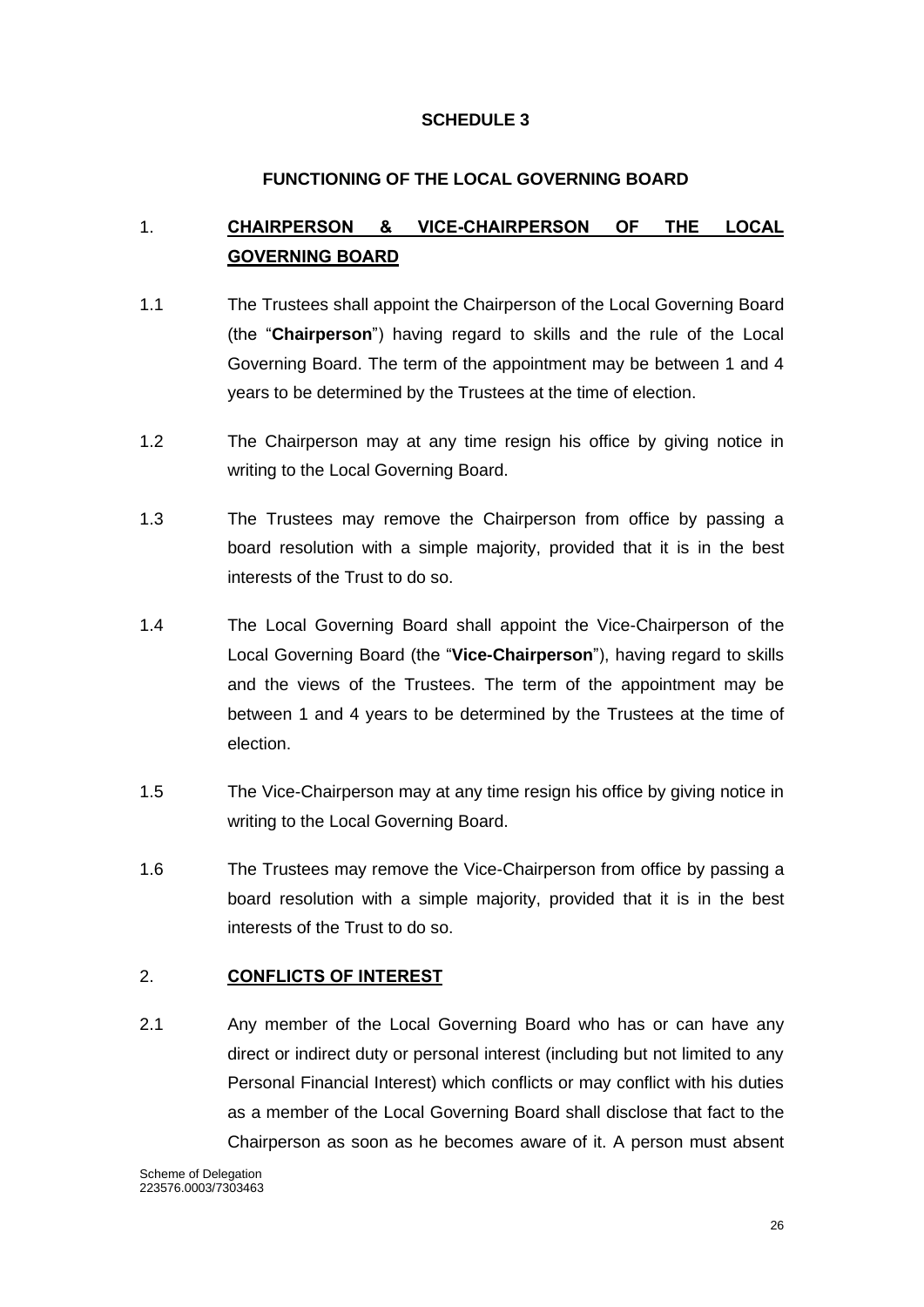himself from any discussions of the Local Governing Board in which it is possible that a conflict will arise between his duty to act solely in the interests of the Academy and any duty or personal interest (including but not limited to any Personal Financial Interest).

- 2.2 For the purpose of paragraph 2.1, a person has a Personal Financial Interest if he is in the employment of the Trust or is in receipt of remuneration or the provision of any other benefit directly from the Trust or in some other way is linked to the Trust or the Academy.
- 2.3 Any disagreement between the members of the Local Governing Board and the Head Teacher or any subcommittee of the Local Governing Board shall be referred to the Trustees for their determination.

## <span id="page-27-0"></span>3. **THE MINUTES**

- 3.1 The minutes of the proceedings of a meeting of the Local Governing Board shall be drawn up and entered into a book kept for this purpose by the person authorised to keep the minutes of the Local Governing Board; and shall be signed (subject to the approval of the members of the Local Governing Board) at the same or next subsequent meeting by the person acting as Chairperson thereof. The minutes shall include a record of:
- 3.1.1 All appointments of officers made by the Local Governing Board; and
- 3.1.2 All proceedings at meetings of the Local Governing Board and of committees of the Local Governing Board including the names of all persons present at each such meeting.
- 3.2 The Chairperson shall ensure that copies of minutes of all meetings of the Local Governing Board (and such of the subcommittees as the Trustees shall from time to time notify) shall be provided to the Trustees.

#### <span id="page-27-1"></span>4. **COMMITTEES**

4.1 The Trustees may create such subcommittees of the Trustees as they see fit to ensure that the Trust and the Local Governing Board are managed and operate in an effective manner including but not limited to a subcommittee for Audit and Risk, Finance and General Purposes, Health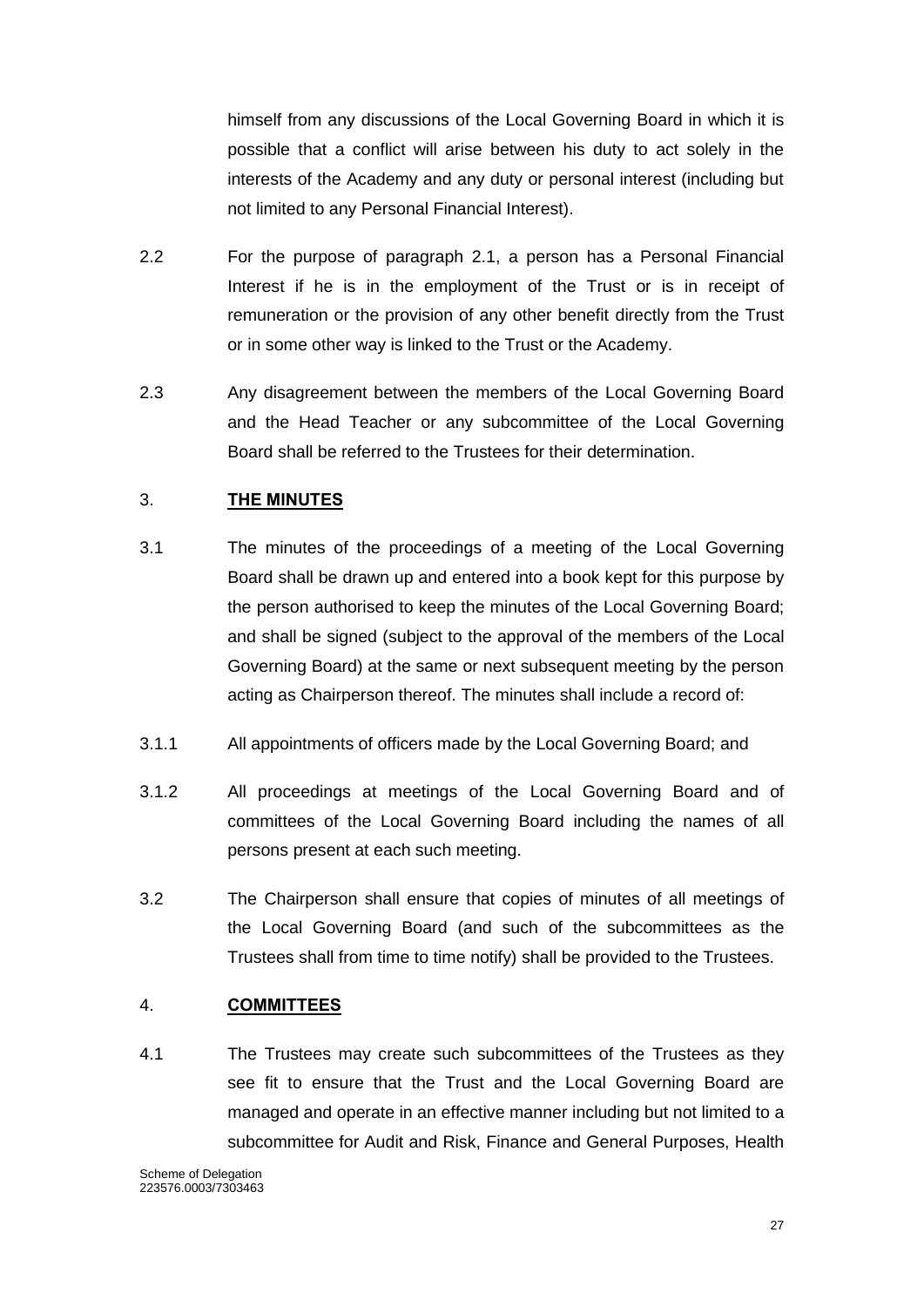and Safety, Safeguarding, Premises, Staff, Performance and Standards.

- 4.2 The Trustees may elect an interim advisory board that shall, at its discretion, determine the constitution, membership and proceedings of the Local Governing Board and any subcommittee. The establishment, terms of reference, constitution and membership of any subcommittee shall be reviewed by the Trustees and the interim advisory board at least once in every six months.
- 4.3 The Trustees will regularly review the performance of the Academy and will make such recommendations and take such actions as it deems appropriate, as permitted by law, to ensure that the standards of the Academy improve.
- 4.4 Any dispute in relation to clauses 4.2 or 4.3 above shall be determined by the Trustees, in their absolute discretion, acting in accordance with the best interests of the Trust as a whole.
- 4.5 The Trustees may require the Local Governing Board to create subcommittees to perform its functions including curriculum and Health and Safety and Safeguarding.

## <span id="page-28-0"></span>5. **DELEGATION**

Where any power or function of the Trustees or the Local Governing Board is exercised by any subcommittee, any Trustee or member of the Local Governing Board, the Head Teacher or any other holder of an executive office, that person or subcommittee shall report to the Local Governing Board in respect of any action taken or decision made with respect to the exercise of that power or function at the meeting of the Local Governing Board immediately following the taking of the action or the making of the decision.

#### <span id="page-28-1"></span>6. **MEETINGS OF THE LOCAL GOVERNING BOARD**

- 6.1 Subject to this Scheme, the Local Governing Board may regulate its proceedings as the members of the Local Governing Board think fit.
- Scheme of Delegation 223576.0003/7303463 6.2 The Local Governing Board shall meet at least three times in every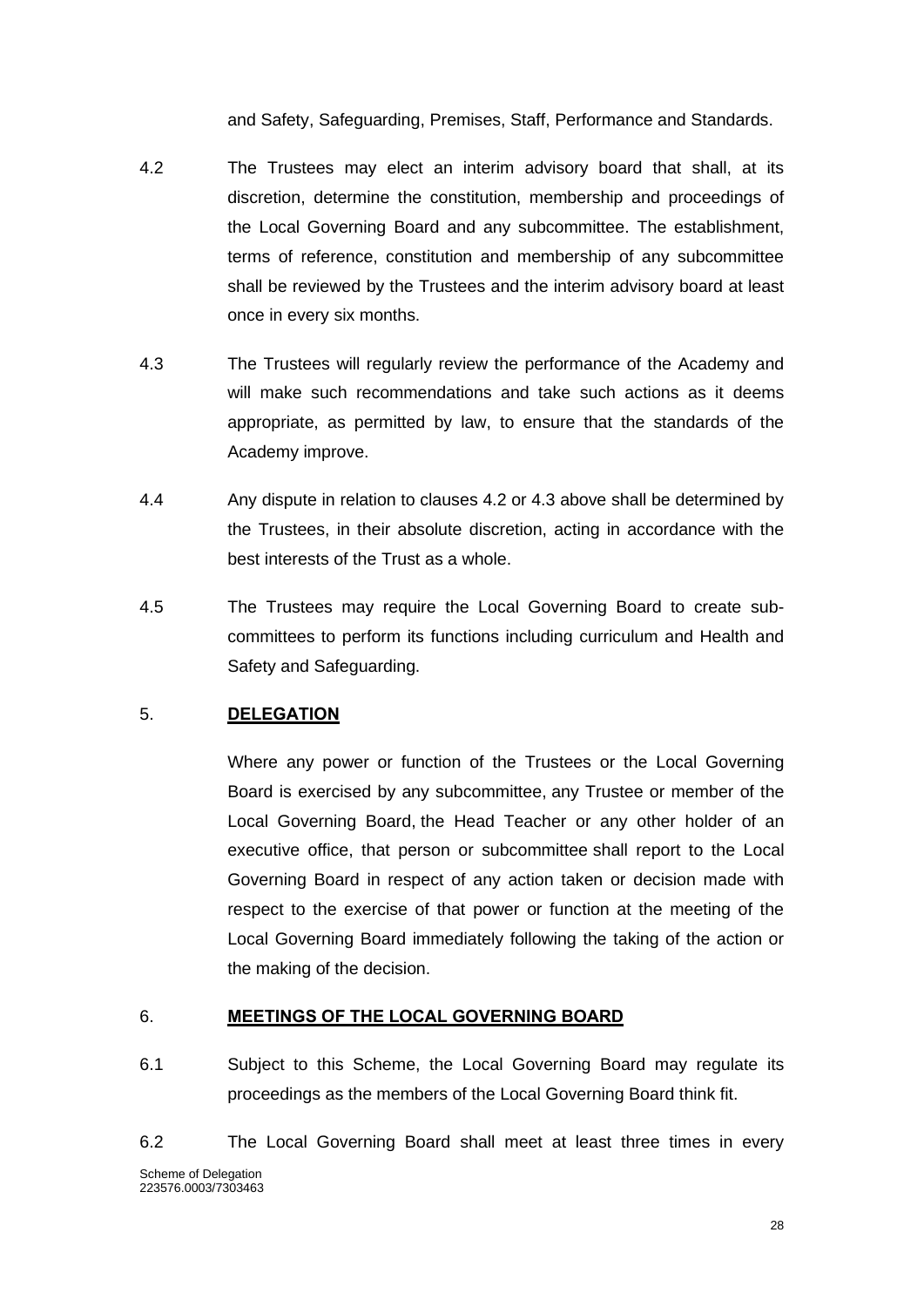school year. Meetings of the Local Governing Board shall be convened by the clerk to the Local Governing Board. In exercising his functions under this Scheme the clerk shall comply with any direction:

- 6.2.1 given by the Trustees;
- 6.2.2 given by the CEO;
- 6.2.3 the F&GP; or
- 6.2.4 given by the Chairperson of the Local Governing Board, in so far as such direction is not inconsistent with any direction given as mentioned in clause 6.2.1 and 6.2.2 above;
- 6.3 Each member of the Local Governing Board shall be given at least seven clear days before the date of a meeting:
- 6.3.1 notice in writing thereof, signed by the clerk, and sent to each member of the Local Governing Board at the address provided by each member from time to time; and
- 6.3.2 A copy of the agenda for the meeting,

provided that where the Chairperson so determines, on the ground that there are matters demanding urgent consideration, it shall be sufficient if the written notice of a meeting, and the copy of the agenda thereof are given within such shorter period as he directs.

- 6.4 The convening of a meeting and the proceedings conducted thereat shall not be invalidated by reason of any individual not having received written notice of the meeting or a copy of the agenda thereof.
- 6.5 A resolution to rescind or vary a resolution carried at a previous meeting of the Local Governing Board shall not be proposed at a meeting of the Local Governing Board unless the consideration of the rescission or variation of the previous resolution is a specific item of business on the agenda for that meeting.
- 6.6 A meeting of the Local Governing Board shall be terminated forthwith if: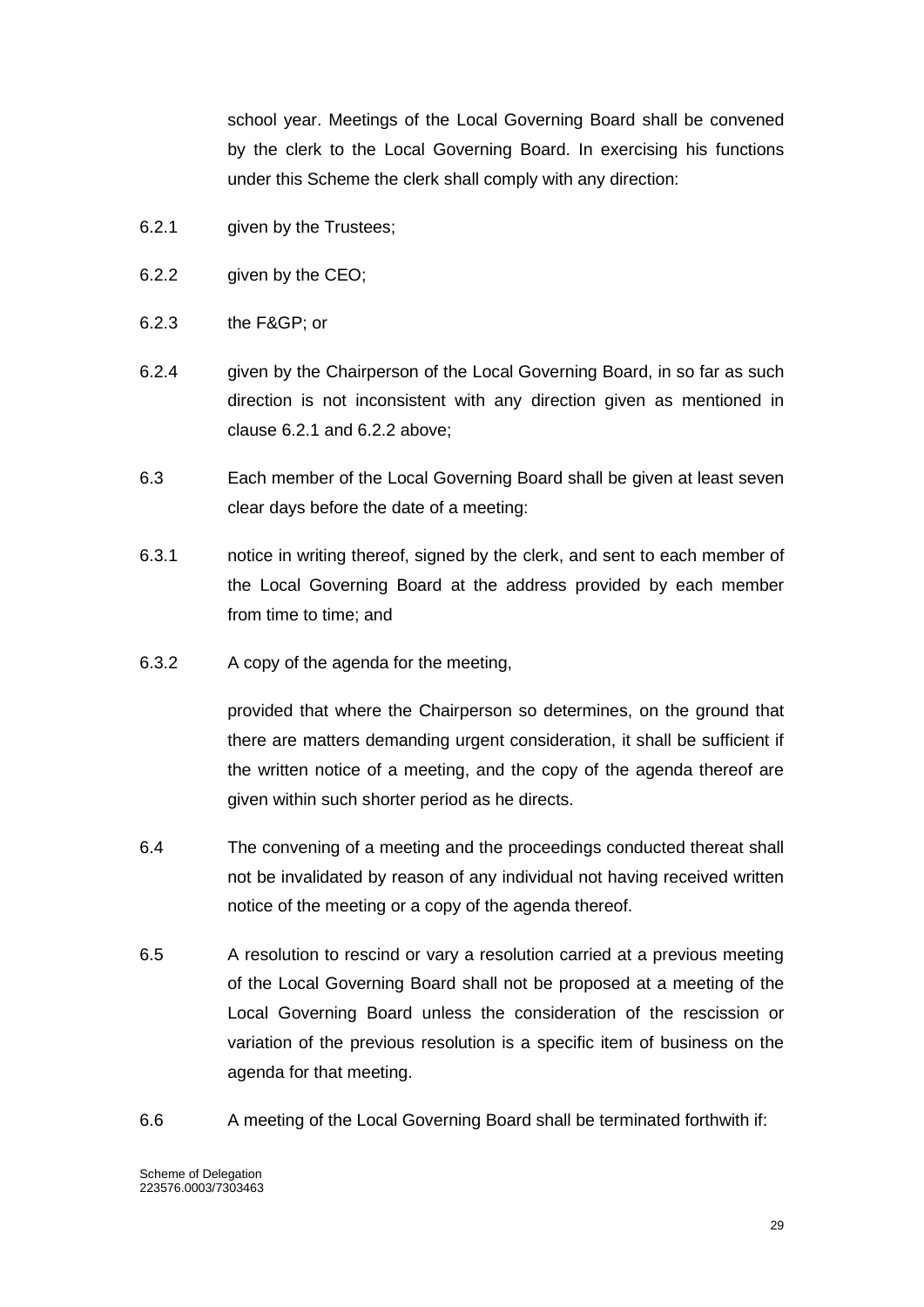- 6.6.1 the Governors so resolve; or
- 6.6.2 the number of members present ceases to constitute a quorum for a meeting of the Local Governing Board in accordance with clause 6.9 of this Schedule 3.
- 6.7 Where in accordance with clause 6.6 of this Schedule 3 a meeting is not held or is terminated before all the matters specified as items of business on the agenda for the meeting have been disposed of, a further meeting shall be convened by the clerk as soon as is reasonably practicable, but in any event within fourteen days of the date on which the meeting was originally to be held or was so terminated.
- 6.8 Where the Local Governing Board resolves in accordance with clause 6.7 of this Schedule 3 to adjourn a meeting before all the items of business on the agenda have been disposed of, the Local Governing Board shall before doing so determine the time and date at which a further meeting is to be held for the purposes of completing the consideration of those items, and they shall direct the clerk to convene a meeting accordingly.
- 6.9 The quorum for a meeting of the Local Governing Board, and any vote on any matter thereat, shall be any three of the members of the Local Governing Board, or, where greater, any one third (rounded up to a whole number) of the total number of persons holding office on the Local Governing Board at the date of the meeting.
- 6.10 The Local Governing Board may act notwithstanding any vacancies on its board, but, if the number of persons serving is less than the number fixed as the quorum, the continuing persons may act only for the purpose of filling vacancies or of calling a general meeting.
- 6.11 Subject to this Scheme, every question to be decided at a meeting of the Local Governing Board shall be determined by a majority of the votes of the persons present and entitled to vote on the question. Every member of the Local Governing Board shall have one vote.
- 6.12 Where there is an equal division of votes, the Chairperson of the meeting shall have a casting vote in addition to any other vote he may have.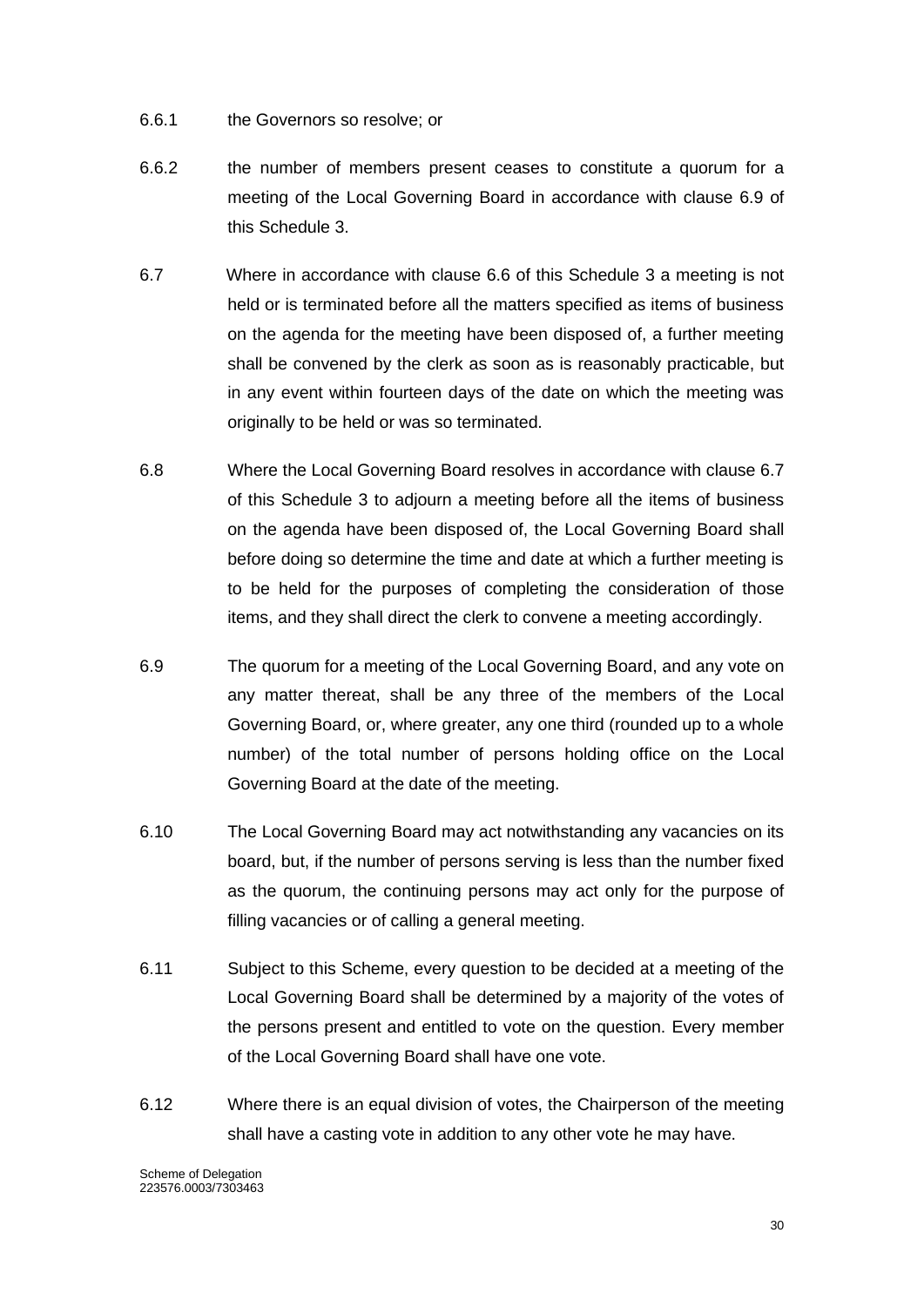- 6.13 The proceedings of the Local Governing Board shall not be invalidated by:
- 6.13.1 any vacancy on the board; or
- 6.13.2 any defect in the election, appointment or nomination of any person serving on the Local Governing Board.
- 6.14 A resolution in writing, signed by all the persons entitled to receive notice of a meeting of the Local Governing Board or of a subcommittee of the Local Governing Board, shall be valid and effective as if it had been passed at a meeting of the Local Governing Board or (as the case may be) a subcommittee of the Local Governing Board duly convened and held. Such a resolution may consist of several documents in the same form, each signed by one or more of the members of the Local Governing Board and may include an electronic communication by or on behalf of the Local Governing Board indicating his or her agreement to the form of resolution providing that the member has previously notified the Local Governing Board in writing of the email address or addresses which the member will use.
- 6.15 Subject to clause 6.16 below, the Local Governing Board shall ensure that a copy of:
- 6.15.1 the agenda for every meeting of the Local Governing Board;
- 6.15.2 the signed minutes of every such meeting; and
- 6.15.3 any report, document or other paper considered at any such meeting subject to any applicable confidentiality laws,

are, as soon as is reasonably practicable, made available at the Academy to persons wishing to inspect them.

- 6.16 There may be excluded from any item required to be made available in pursuance of clause 6.15 above, any material relating to:
- 6.16.1 a named teacher or other person employed, or proposed to be employed, at the Academy;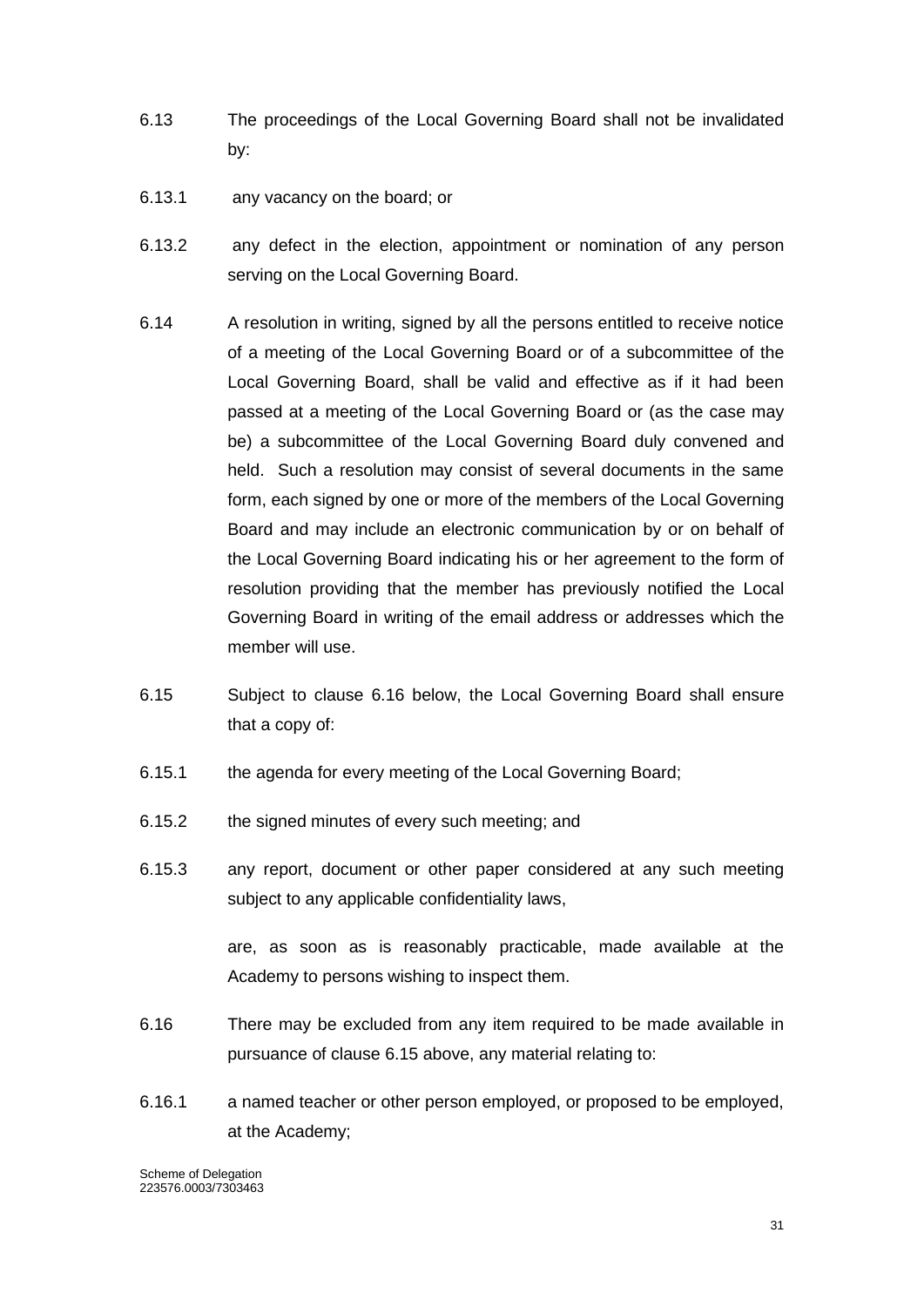- 6.16.2 a named pupil at, or candidate for admission to, the Academy; and
- 6.16.3 any matter which, by reason of its nature, the Local Governing Board is satisfied should remain confidential.
- 6.17 Any member of the Local Governing Board shall be able to participate in meetings of the Local Governing Board by telephone or video conference provided that:
- 6.17.1 he has given notice of his intention to do so detailing the telephone number on which he can be reached and/or appropriate details of the video conference suite from which he shall be taking part at the time of the meeting at least 48 hours before the meeting; and
- 6.17.2 the Local Governing Board has access to the appropriate equipment if after all reasonable efforts it does not prove possible for the person to participate by telephone or video conference the meeting may still proceed with its business provided it is otherwise quorate.

## <span id="page-32-0"></span>7. **INDEMNITY**

Subject to the provisions of the Companies Act 2006, every Governor or other officer or auditor of the Trust acting in relation to the Academy shall be indemnified out of the assets of the Trust against any liability incurred by him in that capacity in defending any proceedings, whether civil or criminal, in which judgment is given in favour or in which he is acquitted or in connection with any application in which relief is granted to him by the court from liability for negligence, default, breach of duty or breach of trust in relation to the affairs of the Trust.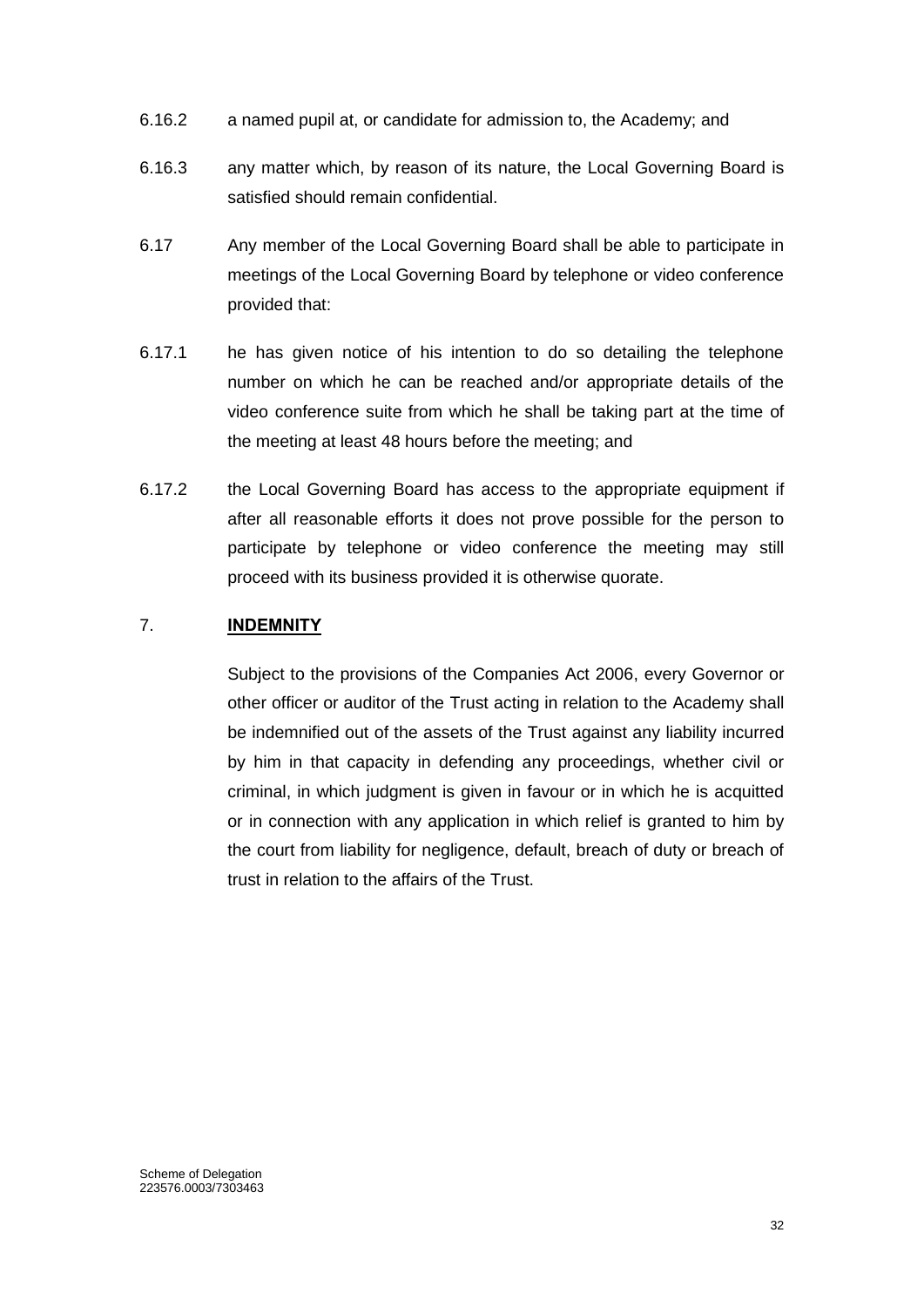<span id="page-33-0"></span>**ANNEXURE 1**

**ARTICLES**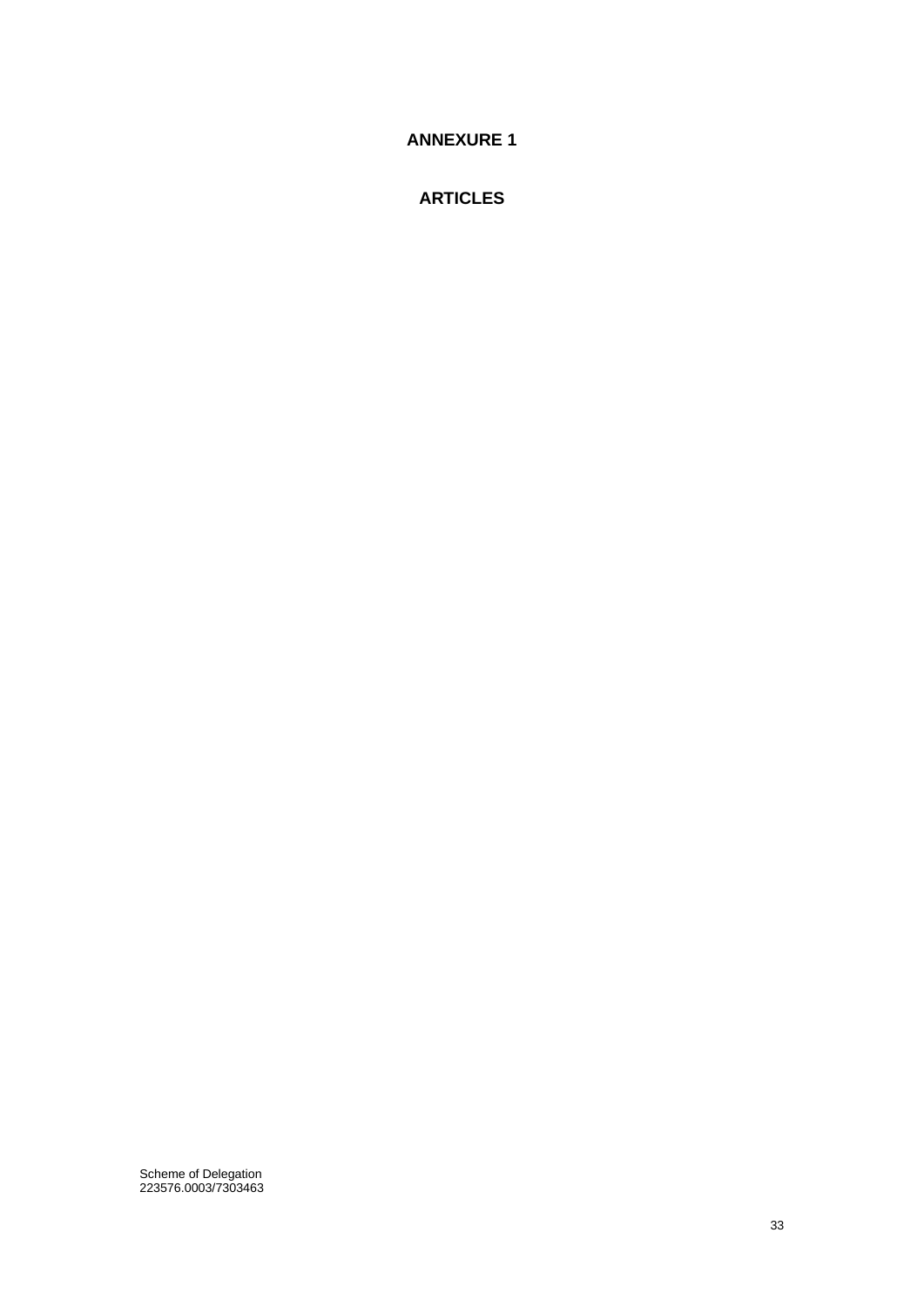## **ANNEXURE 2**

## <span id="page-34-0"></span>**MASTER FUNDING AGREEMENT**